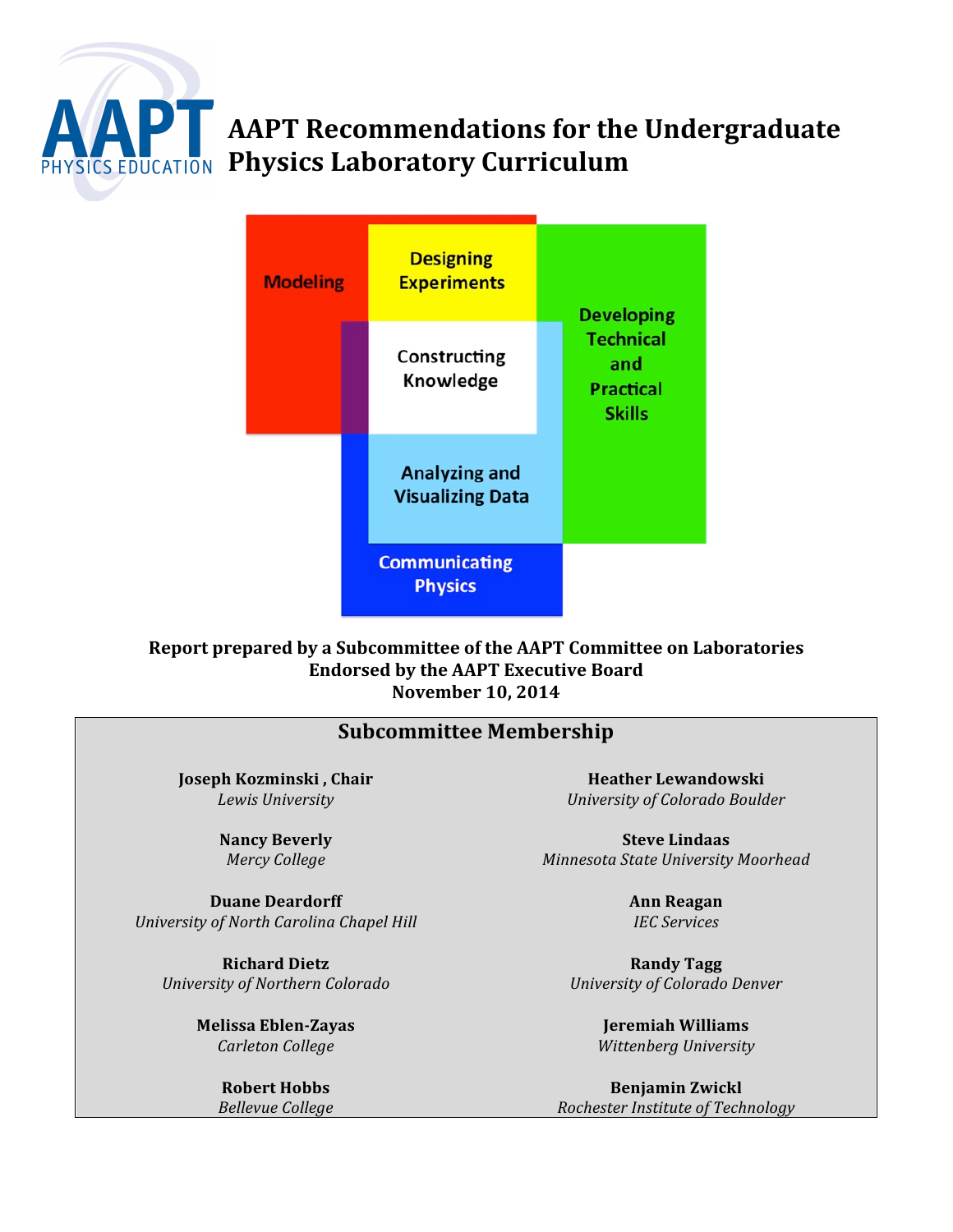# **Table of Contents**

| V. Learning Outcome Recommendations for the Undergraduate Laboratory Curriculum 6 |  |
|-----------------------------------------------------------------------------------|--|

*A&publication&of&the&American&Association&of&Physics&Teachers.*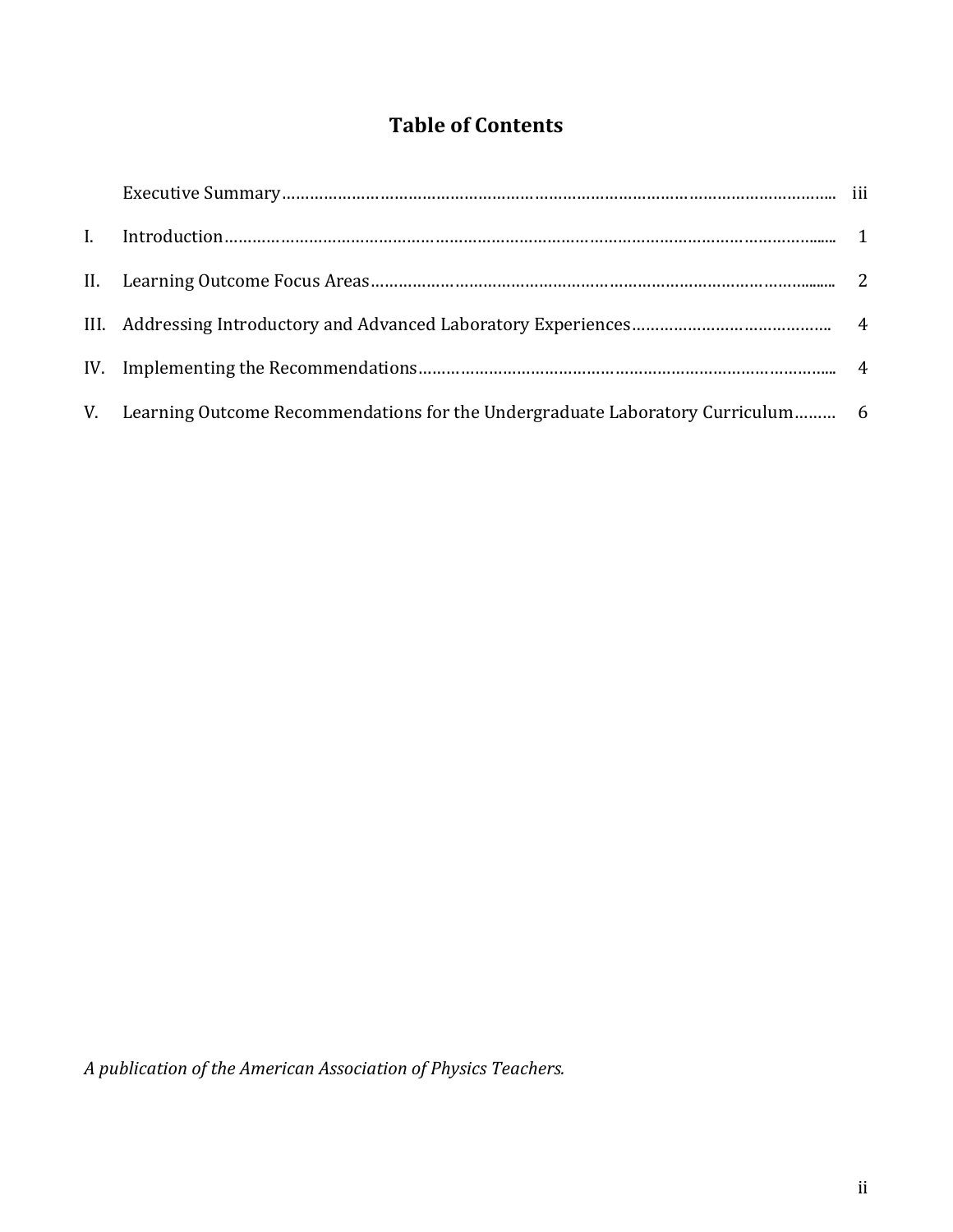# **EXECUTIVE SUMMARY**

The Laboratory Goals Subcommittee, a subcommittee of the American Association of Physics Teachers (AAPT) Committee on Laboratories consisting of committee members and friends of the committee, has reviewed the state of the undergraduate physics laboratory curriculum and related physics education research on the physics laboratory and has made recommendations that foster the development of many key  $21<sup>st</sup>$  century skills and competencies. The undergraduate laboratory is an essential part of the physics curriculum because physics is inherently an experimental science, and there is an increasing awareness of the importance of the laboratory experience in physics instruction. This coincides with an ongoing national focus on authentic and engaging STEM educational experiences. This attention is also reflected in the Next Generation Science Standards.

Physics is a way of approaching problem solving, which requires direct observation and physical experimentation. Being successful in this endeavor requires one to synthesize and use a broad spectrum of knowledge and skills, including mathematical, computational, experimental, and practical skills; and to develop particular habits of mind. "Thinking like a physicist" and constructing knowledge of our physical universe pervade all of the recommended learning outcomes.

The undergraduate lab curriculum learning outcomes are based on the following focus areas.

- **Constructing knowledge** collect, analyze, and interpret real data from personal observations of the physical world to develop a physical worldview.
- **Modeling** develop abstract representations of real systems studied in the laboratory, understand their limitations and uncertainties, and make predictions using models.
- **Designing Experiments** develop, engineer, and troubleshoot experiments to test models and hypotheses within specific constraints such as cost, time, safety, and available equipment.
- **Developing technical and practical laboratory skills** become proficient using common test equipment in a range of standard laboratory measurements while being cognizant of device limitations.
- **Analyzing and visualizing data** analyze and display data using statistical methods and critically interpret the validity and limitations of these data and their uncertainties.
- **Communicating Physics** present results and ideas with reasoned arguments supported by experimental evidence and utilizing appropriate and authentic written and verbal forms.

The recommended learning outcomes presented in this document are not an exhaustive description of experiments and techniques; rather they are meant to be guidelines for developing lab curricula.

# **Recommendations**

- Learning outcomes for the introductory laboratory experience are intended for both majors and non-majors.
- The advanced laboratory experiences should build upon the introductory laboratory experiences.
- Learning outcomes may be implemented throughout the curriculum, within dedicated laboratory courses or within physics courses that integrate laboratory experiences.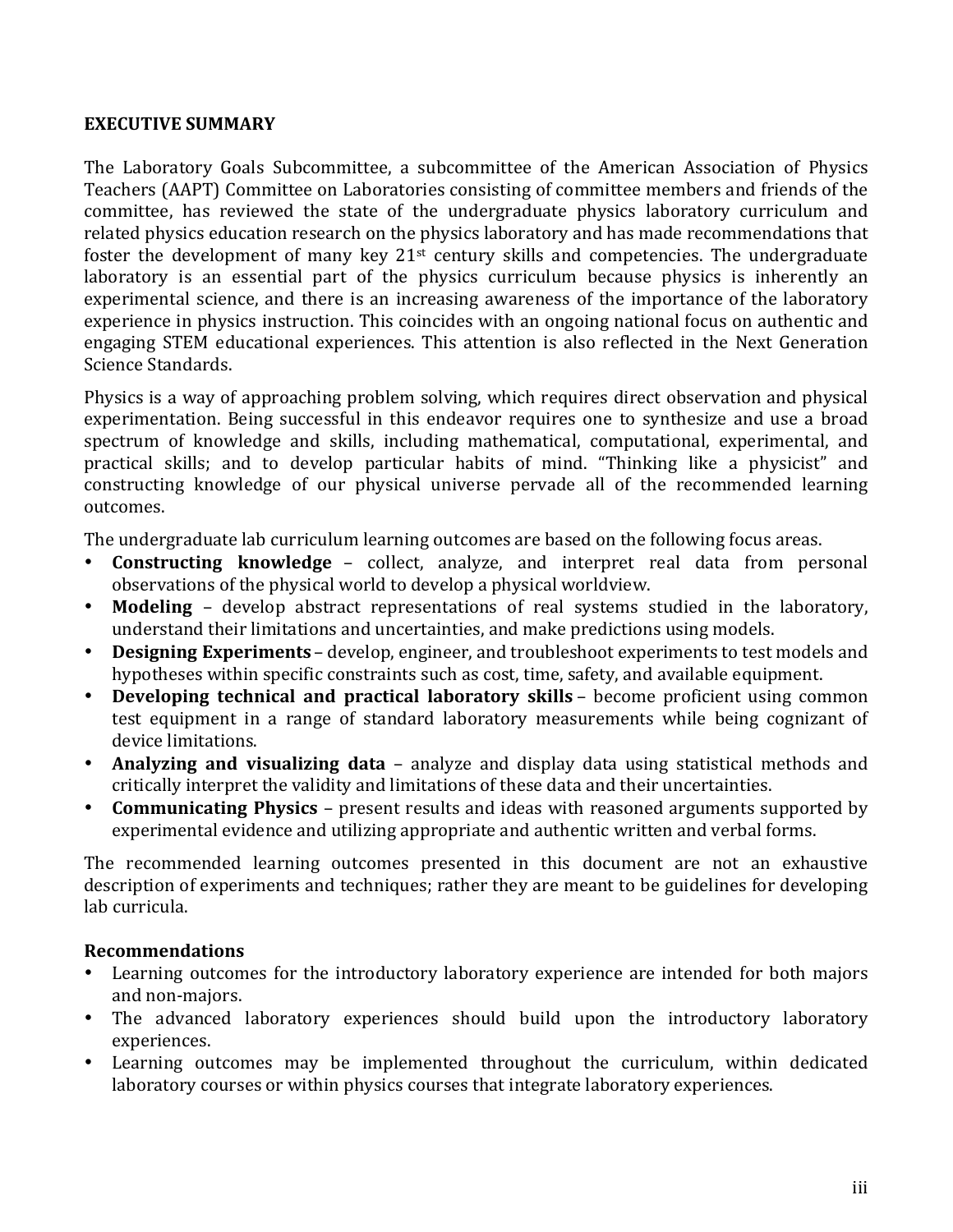- The learning outcomes are general enough that they are universally accessible; however the implementation will vary by institution depending on available resources and student populations."
- The laboratory should contain experiences that support a department's specific pedagogical goals.
- Institutions that have the expertise or resources to go above and beyond these recommendations are encouraged to do so in order to provide their students an even richer laboratory experience.

Successful implementation of these learning outcomes has clear societal benefits. The physics laboratory prepares responsible scientists and fosters both a deeper understanding of natural physical processes and the development of a variety of highly transferrable 21<sup>st</sup> century skills. The laboratory also provides a link to skills and habits that are valuable for innovation and entrepreneurship. The laboratory allows students to understand how fundamental physical ideas enable most modern technologies and therefore to appreciate the role that physicists can play in developing practical solutions to societal problems.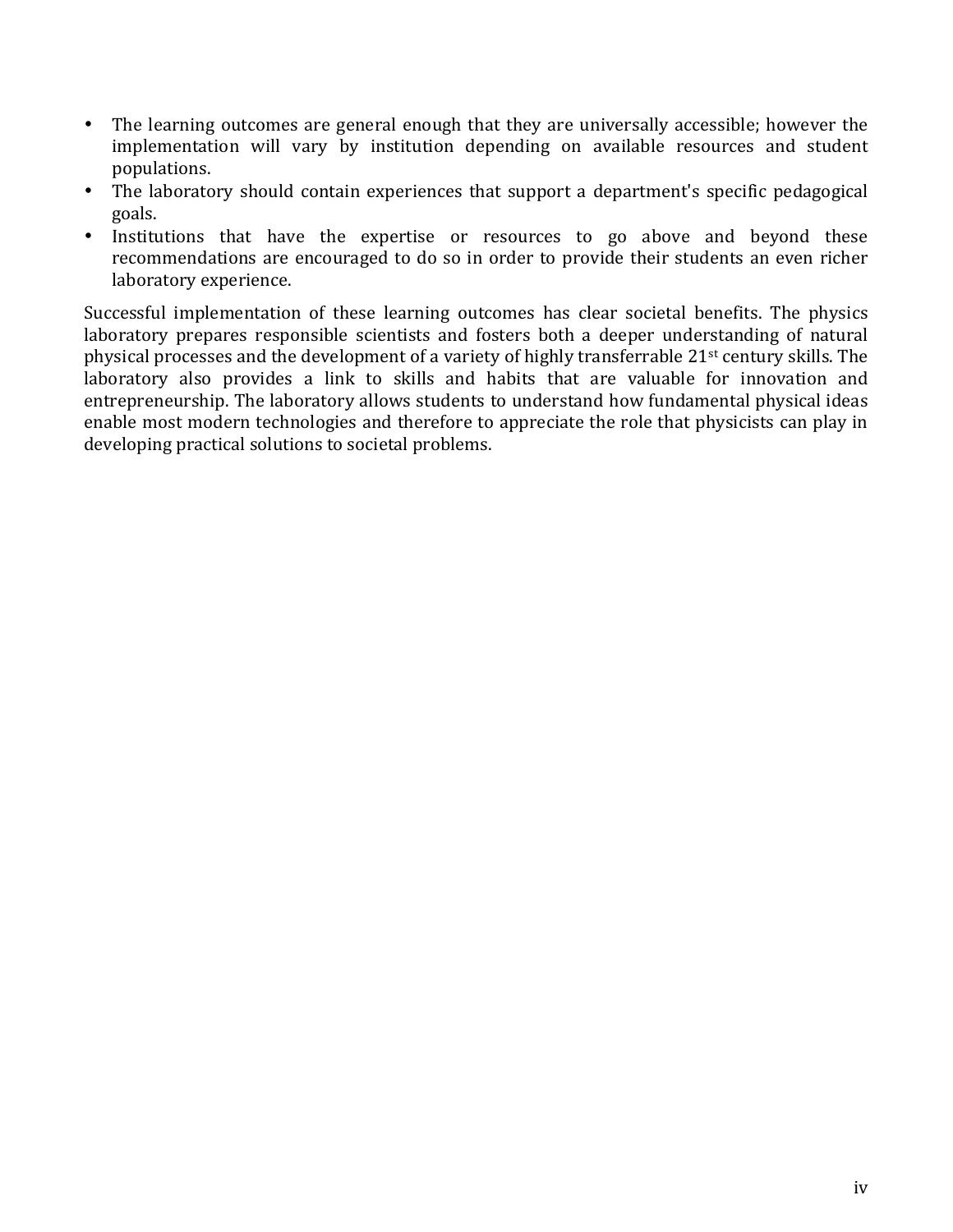# **I. INTRODUCTION**

The undergraduate laboratory is an essential part of the physics curriculum because physics is inherently an experimental science. There are various documents discussing the goals and purpose of the undergraduate lab; however, the last AAPT policy statement on Introductory Lab Goals was approved in 1997.<sup>1</sup> During the last several years, increasing attention has been paid to the importance of the laboratory in physics instruction. The Physics Education Research Community has begun looking at goals and learning in introductory and advanced undergraduate lab courses; $2-9$  laboratory practices are being incorporated into the new AP Physics 1 and 2 courses for high school students;<sup>10</sup> and there are new K-12 science standards (Next Generation Science Standards), likely to be implemented in many states in the near future, which emphasize a broad spectrum of experimental and laboratory practices.<sup>11</sup> Since its inception in 2007, the Advanced Laboratory Physics Association (ALPhA) has brought focus to the undergraduate laboratory beyond the first year with topical conferences in 2009 and 2012 and dozens of faculty development opportunities through its laboratory immersions program.<sup>12</sup> The topic of the  $2010$ Gordon Research Conference on Physics Education was on Experimental Research and Laboratories in Physics Education.<sup>13</sup> Since 2011, there have been several sessions, including four panels, at AAPT meetings on the pedagogy, goals, and assessment of the instructional labs. In 2012, President's Council of Advisors on Science and Technology (PCAST) called for "advocat[ing] and provid[ing] support for replacing standard laboratory courses with discovery-based research courses" in their report *Engage to Excel: Producing One Million Additional College Graduates with* Degrees in Science, Technology, Engineering, and Mathematics.<sup>14</sup> Also, in 2012, the AAPT's Undergraduate Curriculum Task Force was charged to review the undergraduate physics curriculum, and the AAPT and APS established the Joint Task Force on Undergraduate Physics Programs (J-TUPP) in 2014 to examine what "skills and knowledge... the next generation of undergraduate physics degree holders [should] possess to be well prepared for a diverse set of careers."<sup>15</sup> This is, therefore, an opportune time to review laboratory goals and guidelines for all levels of the undergraduate physics curriculum. To this end, the AAPT Committee on Laboratories formed a Subcommittee consisting of members and friends of the Committee on Laboratories, who teach a range of student populations from non-majors to introductory laboratory students to advanced laboratory students at a range of institutions, including two-year colleges, primarily undergraduate institutions, masters-granting institutions, and Research 1 universities. This subcommittee has reviewed the state of the undergraduate physics laboratory curriculum and related physics education research on the physics laboratory and has made recommendations that foster the development of many key 21st century skills and competencies.

In this laboratory guidelines document, thinking like a physicist and constructing knowledge pervades all of the specific lab goals articulated since the enterprise of physics is the construction of new knowledge. Physics is not just a subject; rather, it is a way of approaching scientific discovery, which requires personal observation and physical experimentation. Being successful in this endeavor requires one to synthesize and use a broad spectrum of knowledge and skills, including mathematical, computational, experimental, and practical skills, and to develop particular habits of mind that might be characterized as thinking like a physicist. While there cannot be either a unique or exhaustive description of this behavior, the laboratory should contain experiences that explicitly support a department's goals for helping students think like physicists as it is locally conceived. Moreover, specific laboratory work often involves a wide variety of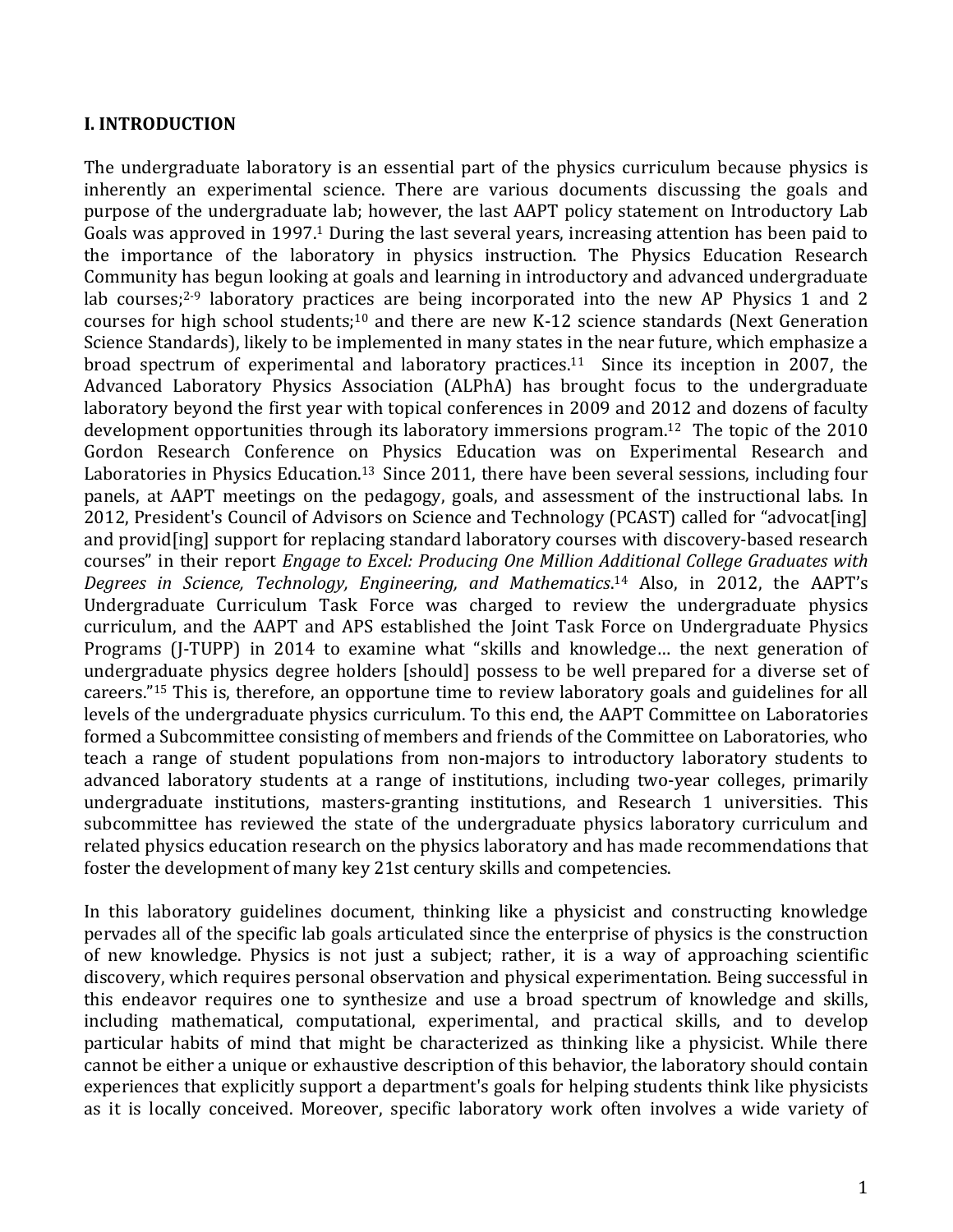technologies, and students should become confident that they can quickly develop a working knowledge of a technology and/or seek appropriate expert technical advice. They should also understand how fundamental physical ideas enable most of the technologies used by  $21<sup>st</sup>$  century societies and therefore appreciate the role that physicists can play in developing practical applications of physics. Further, physics has interdisciplinary applications, and plays an important role in modeling, measuring, and analyzing natural processes ranging from cellular biology to climate dynamics. To this end, J.M. Pimbley wrote: "These days, a physics education ... offers the discipline [training] and important tools for tackling new issues. Physics is the liberal arts education for a technological society."<sup>16</sup>

# **II. LEARNING OUTCOME FOCUS AREAS**

The learning outcomes for and experiences in the undergraduate physics laboratory curriculum are organized into six focus areas. The first focus area, Constructing Knowledge, captures some of the overarching goals of the undergraduate lab curriculum while the remaining five focus areas --Modeling, Design, Technical and Practical Laboratory Skills, Data Analysis and Visualization, and Communication – contain concrete recommendations that will:

- a) prepare majors in physics and other physical sciences to think like physicists and perform experimental investigations at an appropriate level for graduate school, research laboratories, jobs in industry, or other public or private sector STEM careers.
- b) prepare future teachers in essential laboratory skills that they can use to develop rich courses and laboratory experiences for their students.
- c) introduce non-physics majors to experimental investigations from a physicist's perspective, which will broaden their appreciation of the interdisciplinary nature of science and strengthen their readiness to participate in a highly technical 21st century.

A high-level discussion of each of these focus areas is given in this section, with specific recommendations for implementation in undergraduate labs at the introductory and advanced levels given in the tables in Section V. Some examples are also given; however, implementation of these recommendations will vary to some extent from one institution to another. Therefore, this document does not list specific equipment, software, or pedagogical approaches that must be used or specific experiments that students must complete.

• **Constructing knowledge**<sup>5,6,17-20</sup>

Through laboratory work, students should gain the awareness that they are able to do science; that is, students should be able to collect, analyze, and interpret real measured data in an ethical manner as responsible scientists and draw meaningful conclusions from personal observations of the physical world. The laboratory curriculum should get students to start thinking like physicists by constructing knowledge that does not rely on an outside authority, should explicitly make them aware that they can construct knowledge in this way, and should build confidence in their ability to do so.

# $\bullet$  **Modeling**<sup>1,2,8-9</sup>

Modeling entails developing an abstract representation of a real system being studied in the laboratory. A model provides a link between theory and experiment and between a qualitative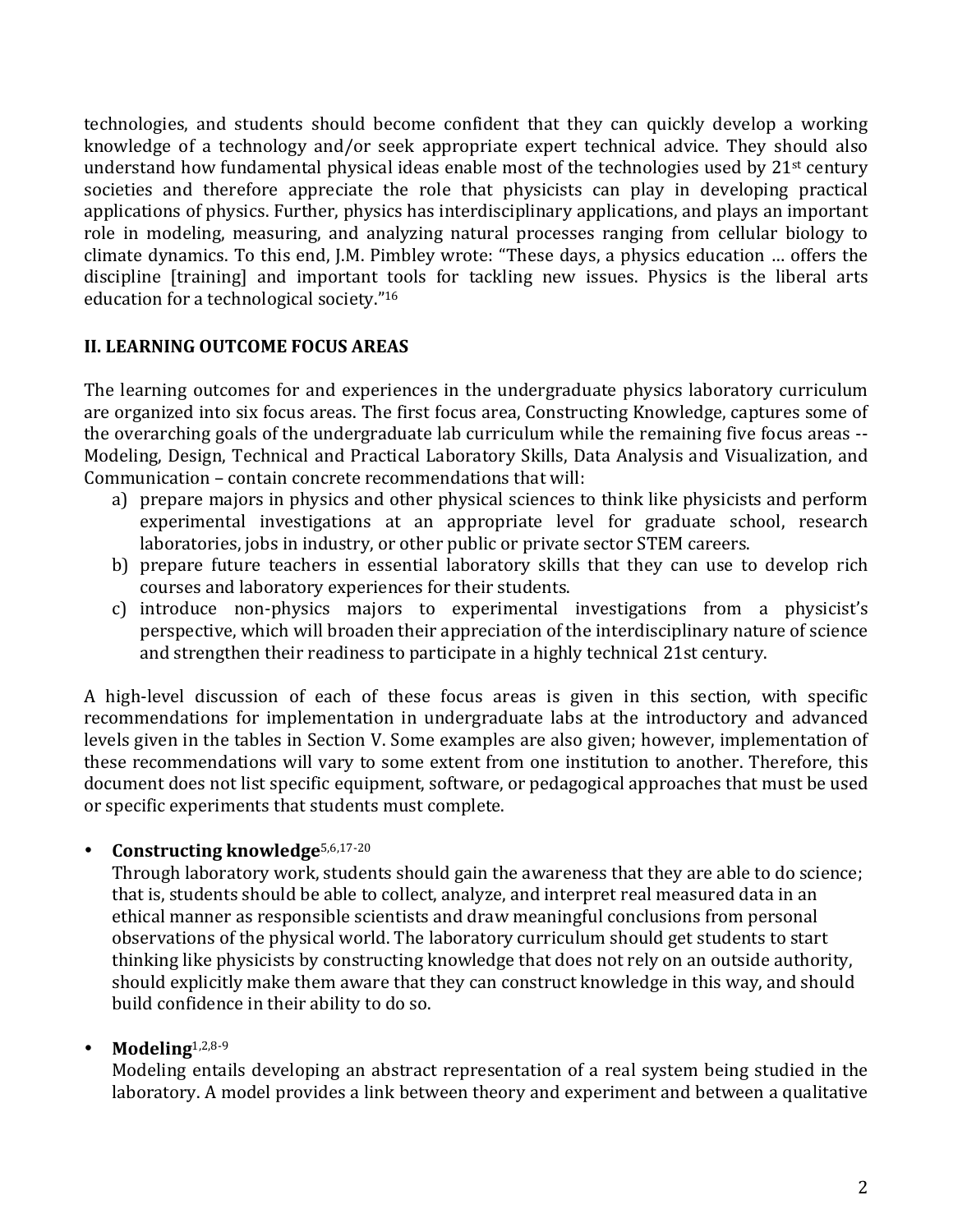and quantitative understanding of a system. Models in physics tend to be mathematical and/or computational in nature. Students should be able develop models to represent physical systems, including their measurement devices; implement models using computers as appropriate; use models to predict the outcomes of experiments; and interpret their laboratory results in the context of models they have developed. Students should also be able to recognize a model's limitations, including considerations of uncertainties in measurements and the limitations of measurement devices.

# **Designing Experiments**<sup>1,3-6, 8, 21-23</sup>

Students should be able to pose scientific questions, develop and engineer experiments to answer questions they pose, and test models and hypotheses, considering certain constraints such as quality of data desired, cost, time, available equipment, and safety concerns. Also, students should be able to troubleshoot systems using a logical, problem-solving approach. The hands-on experience of constructing an experimental set-up or apparatus and of troubleshooting it is a very important part of a laboratory experience. Students should emerge with demonstrable skills in executing technical projects from conception to completion.

# **Developing technical and practical laboratory skills**<sup>1,8</sup>

Students should be exposed to a range of standard laboratory measurements. They should learn to make measurements using standard equipment and accurately record their measurements and observations. Students should understand the limitations of their measuring devices and how to choose the appropriate equipment to use for particular measurements. Students should be able to use computers to acquire data and should develop other practical laboratory skills throughout the undergraduate experience. Students should gain experience in safely using specialized tools, materials, and devices when building and running experiments.

# Analyzing and Visualizing Data 6,7,24,25

Data analysis is a critical part of the experimental process since "observations are useless until" they have been interpreted."<sup>26</sup> Students should be able to use statistical methods to analyze data and should be able to critically interpret the validity and limitations of the data displayed. Students should be able to choose appropriate plotting methods to represent their data and should be able to fit their data and extract physical quantities from fit parameters. Students should also be able to quantify uncertainties in the data and propagate these uncertainties through calculations. Students should be able to compare their experimental results to mathematical models, computational models, or simulations. Students should encounter an expanding range of data analysis and evaluation tools appropriate to their program of study.

# **Communicating Physics**<sup>8,27</sup>

Communication is a process that involves creating and presenting results and ideas to others who are listening or reading, interpreting, and evaluating. Laboratory courses are excellent places to develop scientific communication skills, though ethical scientific communication should be fostered throughout the curriculum as well. Students should learn to present reasoned arguments supported by experimental evidence. Those arguments should include elements such as plots, tables, numerical results with uncertainties, and diagrams. Further, the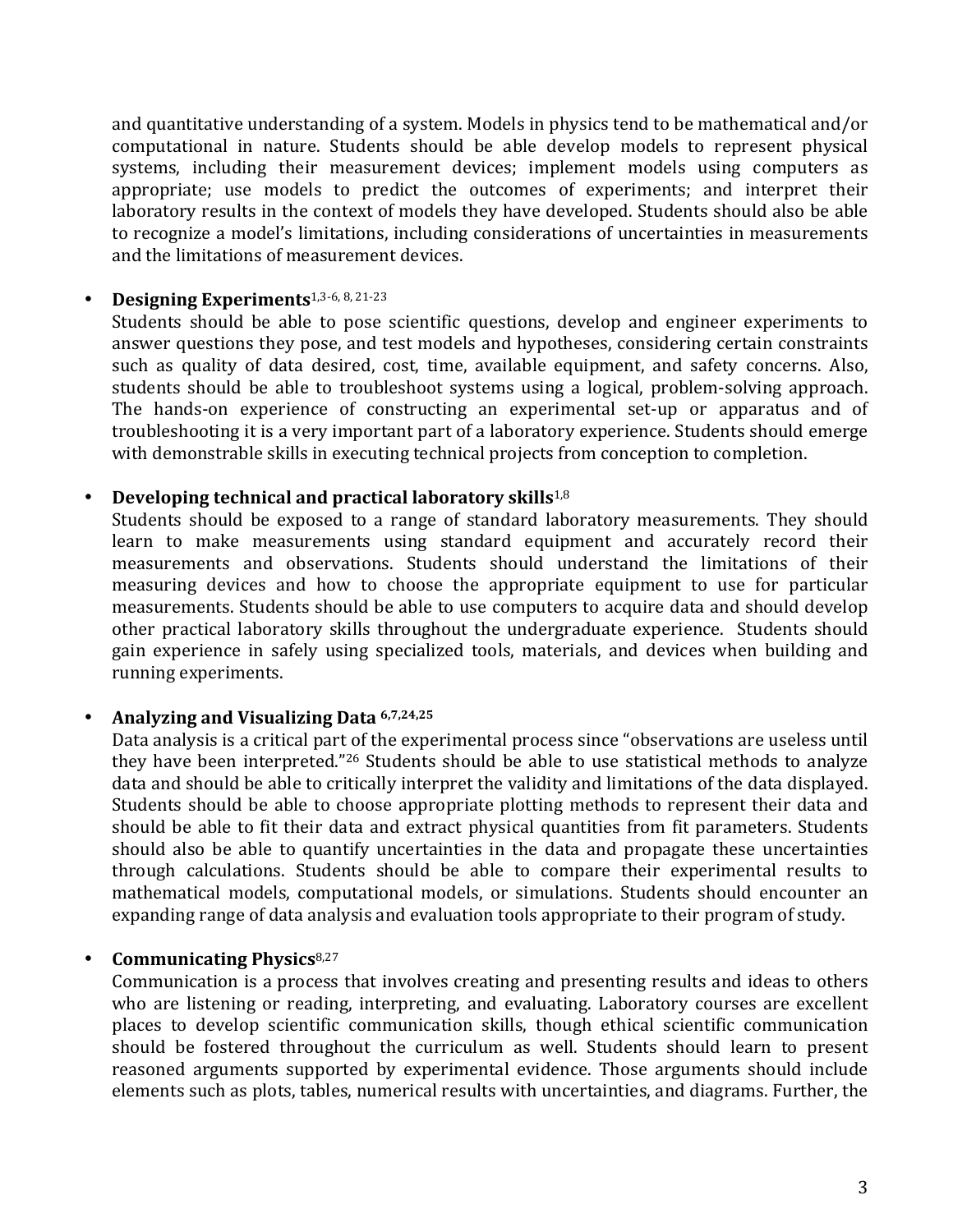overall format and style of presentation should use forms authentic to the discipline, such as technical reports, journal-style articles, and conference-style poster and oral presentations. Interpersonal communication skills should also be developed in the lab through teamwork and collaboration. While not the only place in the curriculum to do so, the laboratory is an important place to foster or reinforce teamwork and collaboration skills.

# **III. ADDRESSING INTRODUCTORY AND ADVANCED LABORATORY EXPERIENCES**

Specific recommendations for student learning outcomes and experiences are given in the tables in Section V for both introductory and advanced lab levels. The introductory-level outcomes and experiences are intended for majors and non-majors in their introductory physics sequences. It is expected that advanced laboratory courses will meet and reinforce the recommendations for the introductory laboratories and add, and reinforce whenever possible, the next layer of skills. "Advanced lab" is defined as any laboratory experience beyond the introductory laboratory sequence, not only laboratory courses titled "Advanced Lab."

All of these recommendations need not be built into every laboratory course. Rather, the laboratory curriculum over the course of the major should include all of these recommendations at some point. The laboratory curriculum should be spiraled or scaffolded such that students develop and reinforce their skills throughout their undergraduate years, building from the introductory laboratory courses through the advanced laboratory courses. For instance, some of the recommendations for Constructing Knowledge, should be introduced in the introductory sequence; however, these recommendations should permeate the entire laboratory curriculum. Some of the recommendations for Constructing Knowledge may be introduced in non-major laboratory courses and sequences as well. The recommendations for the other five focus areas are broken into separate introductory and advanced laboratory recommendations, with some examples, in tables in Section V.

# **IV. IMPLEMENTATION OF THE RECOMMENDATIONS**

How these recommendations are implemented will vary from institution to institution depending on local conditions like resources available and student population; however, they are general enough that they are universally accessible. Some of these skills may also be developed within the physics curriculum outside traditional laboratory courses. For example, an experimental component may be integrated into traditional theory courses so that students are able to make a connection between theory and experiment. In fact, a report on high school laboratories from the National Research Council indicates that merging laboratory activities with concepts developed concurrently in a course can lead to a deeper understanding of the ideas, $28$  and the 2002 AAPT publication *Guidelines for Two Year College Physics Programs* states that "the integrated lecture-lab" format... can be successful in improving student learning."  $29$  Moreover, many introductory physics courses are now structured in an integrated-laboratory format.<sup>30-32</sup>

It is important to embed the introductory-level recommendations into the laboratory curriculum for students taking physics courses at all levels and through all delivery platforms. For example, even online laboratory courses should include some hands-on laboratory activities and measurement of real data.<sup>30,33,34</sup> The specific recommendations implemented and the extent to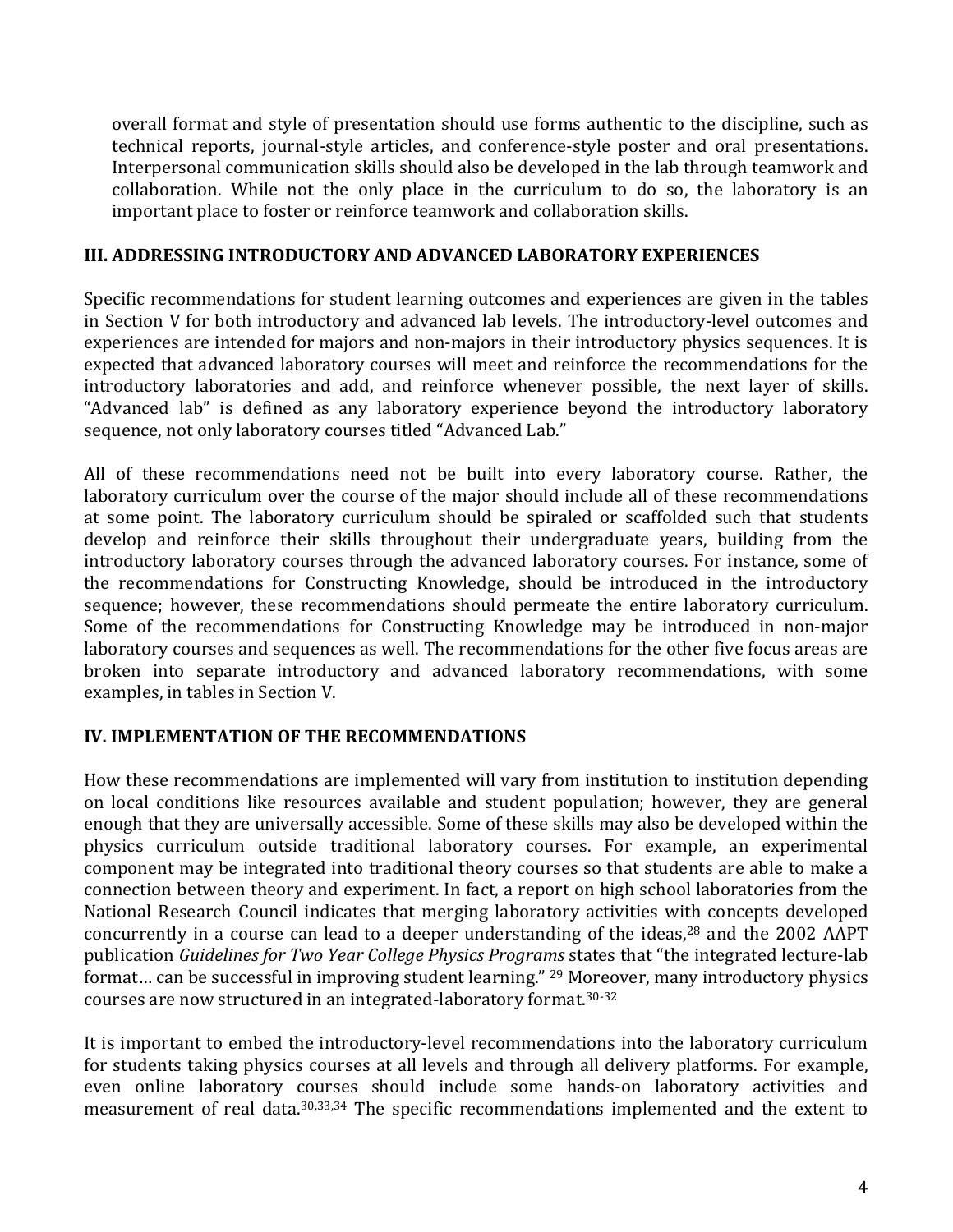which they are implemented depends on the level of the course and the student population. Exposing non-physics majors to thinking like a physicist and introducing them to the skills and methods of physics will provide them skills and thought processes transferrable to their own disciplines.

For an undergraduate physics major, these recommendations represent the minimum set of laboratory skills and habits that the student should develop during the course of the physics major. Universities that have the expertise or resources to go above and beyond these recommendations are encouraged to do so in order to provide their majors an even richer laboratory experience. Implementing these recommendations will improve the preparation of the next generation of physicists and prepare them well for graduate school, for employment in the technology job sector, for jobs in education and public outreach at all levels, and for jobs in many other employment sectors, $35$  as well as prepare them to be the next generation of innovators and entrepreneurs.<sup>36,37</sup> Students will come out of the physics major with the ability to think like a physicist and construct knowledge, and they will have a variety of highly transferrable skills.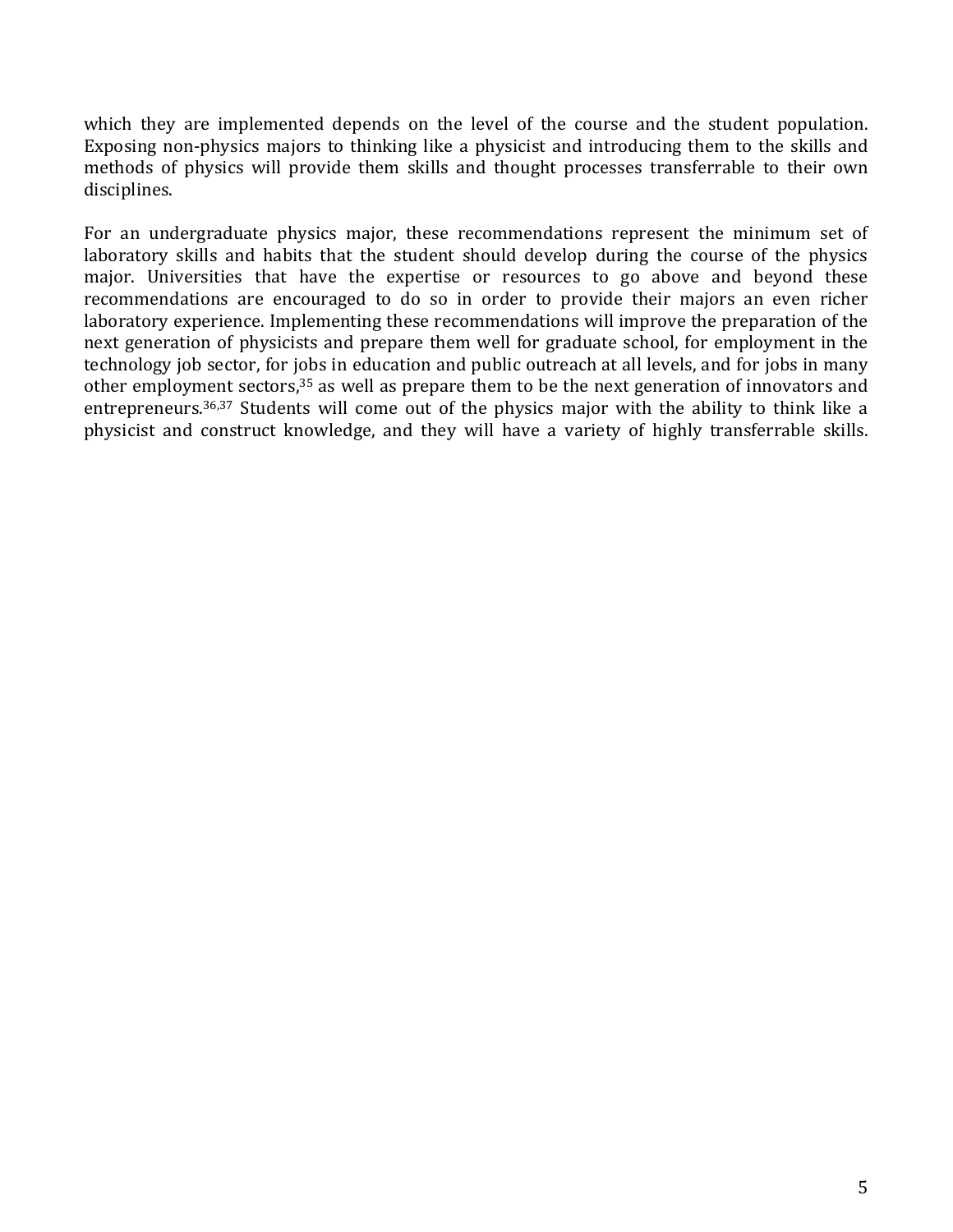# **V. LEARNING OUTCOME RECOMMENDATIONS FOR THE UNDERGRADUATE LABORATORY CURRICULUM**

| <b>Constructing Knowledge</b>                 | Recommendation                                | <b>Discussion/Examples</b>                                                             |
|-----------------------------------------------|-----------------------------------------------|----------------------------------------------------------------------------------------|
| Through laboratory work, students should      | Students should be able to generate           | Students should be provided multiple                                                   |
| gain the awareness that they are able to do   | scientific questions that they would like to  | instances during the four-year curriculum                                              |
| science; that is, students should be able to  | explore, determine which questions can be     | where they clearly see the entire cycle from                                           |
| collect, analyze, and interpret real measured | answered through the development of           | asking a question to deciding between                                                  |
| data in an ethical manner as responsible      | appropriate experiments, and understand       | alternate explanations or models based on                                              |
| scientists and draw meaningful conclusions    | the limits of experimentation. When           | observation. When results are inconclusive,                                            |
| from personal observations of the physical    | questions are poorly designed or not          | students should be given opportunities to                                              |
| world. The laboratory curriculum should get   | testable, students should be able to revise   | revise either their question or their                                                  |
| students to start thinking like physicists by | them.                                         | experiment. This may be done individually                                              |
| constructing knowledge that does not rely     |                                               | or in groups.                                                                          |
| on an outside authority, should explicitly    |                                               |                                                                                        |
| make them aware that they can construct       | Students should be able to devise falsifiable | Students could be provided examples of and                                             |
| knowledge in this way, and build confidence   | models or hypotheses to explain observable    | practice making declarative statements that                                            |
| in their ability to do so.                    | features of nature.                           | are substantive, unambiguous, and<br>therefore easily falsifiable. e.g. "Light travels |
|                                               |                                               | in straight lines." or "All coins will slow at                                         |
|                                               |                                               | the same rate when sliding across fresh                                                |
|                                               |                                               | clean paper."                                                                          |
|                                               |                                               |                                                                                        |
|                                               | Students should be able to describe           |                                                                                        |
|                                               | experimental observations clearly,            |                                                                                        |
|                                               | accurately, and succinctly and identify the   |                                                                                        |
|                                               | most important physics concepts in an         |                                                                                        |
|                                               | experiment.                                   |                                                                                        |
|                                               |                                               |                                                                                        |
|                                               | Students should be able to construct          | A student is able to synthesize all of the                                             |
|                                               | arguments and identify trends based on        | information present, including the results                                             |
|                                               | experimentally controlled observations.       | and the uncertainties, and make a cogent,                                              |
|                                               |                                               | data-driven conclusion.                                                                |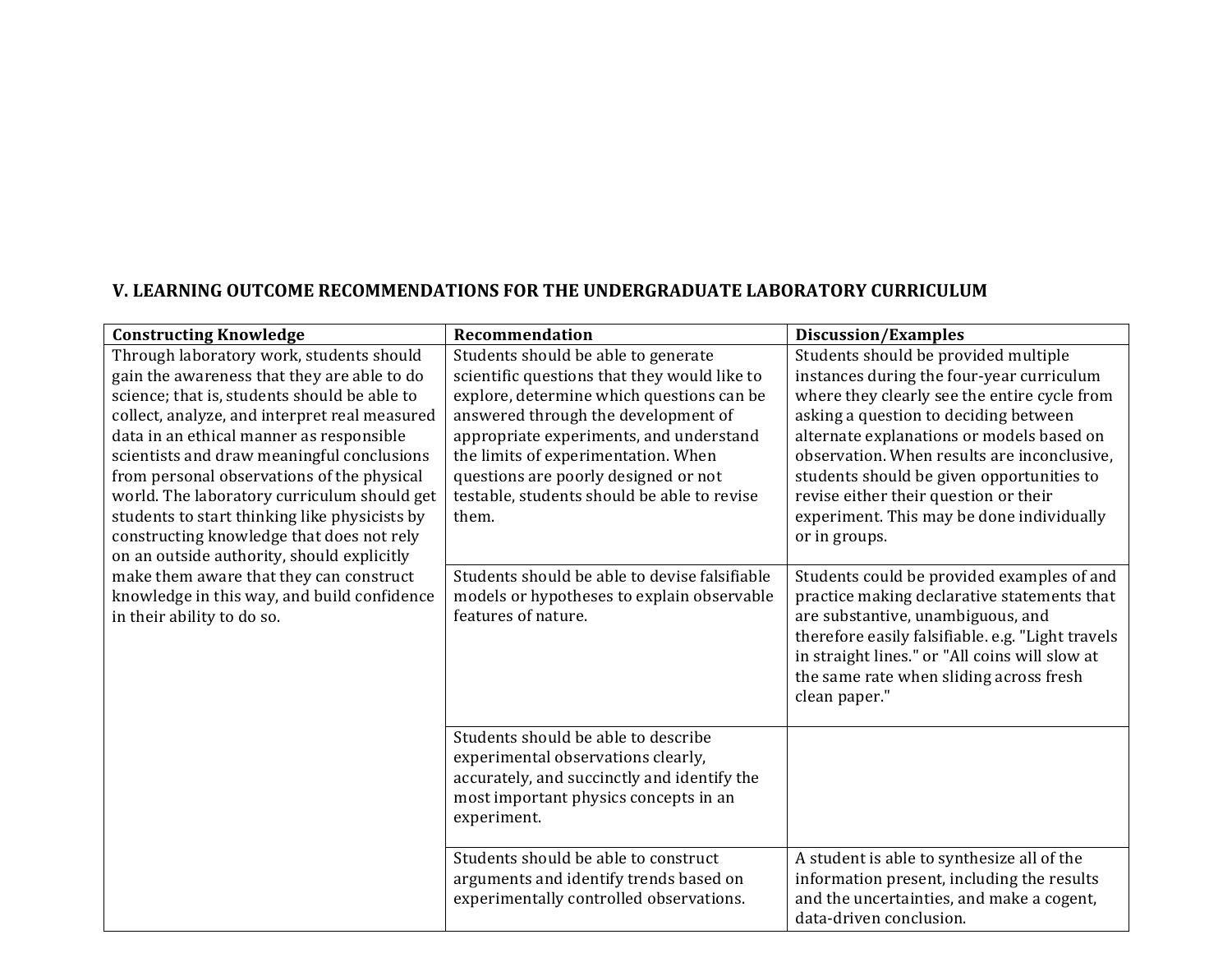| Students should be able to transfer       | For example, while students may learn to    |
|-------------------------------------------|---------------------------------------------|
| knowledge between different contexts,     | use an oscilloscope in one setting, they    |
| recognize connections between different   | should be able to apply their working       |
| concepts, and reason by induction to      | knowledge of oscilloscopes in various       |
| produce generalizations.                  | contexts in order to make a range of        |
|                                           | measurements.                               |
| Students should be able to conduct        | Students should be made aware of            |
| experiments, perform analysis, and        | responsible/ethical scientific practices    |
| disseminate results in a professional and | through case studies or formal Responsible  |
| ethical manner as responsible scientists. | Conduct in Research (RCR) training.         |
|                                           | Students should not engage in "fabrication, |
|                                           | falsification, or plagiarism."20            |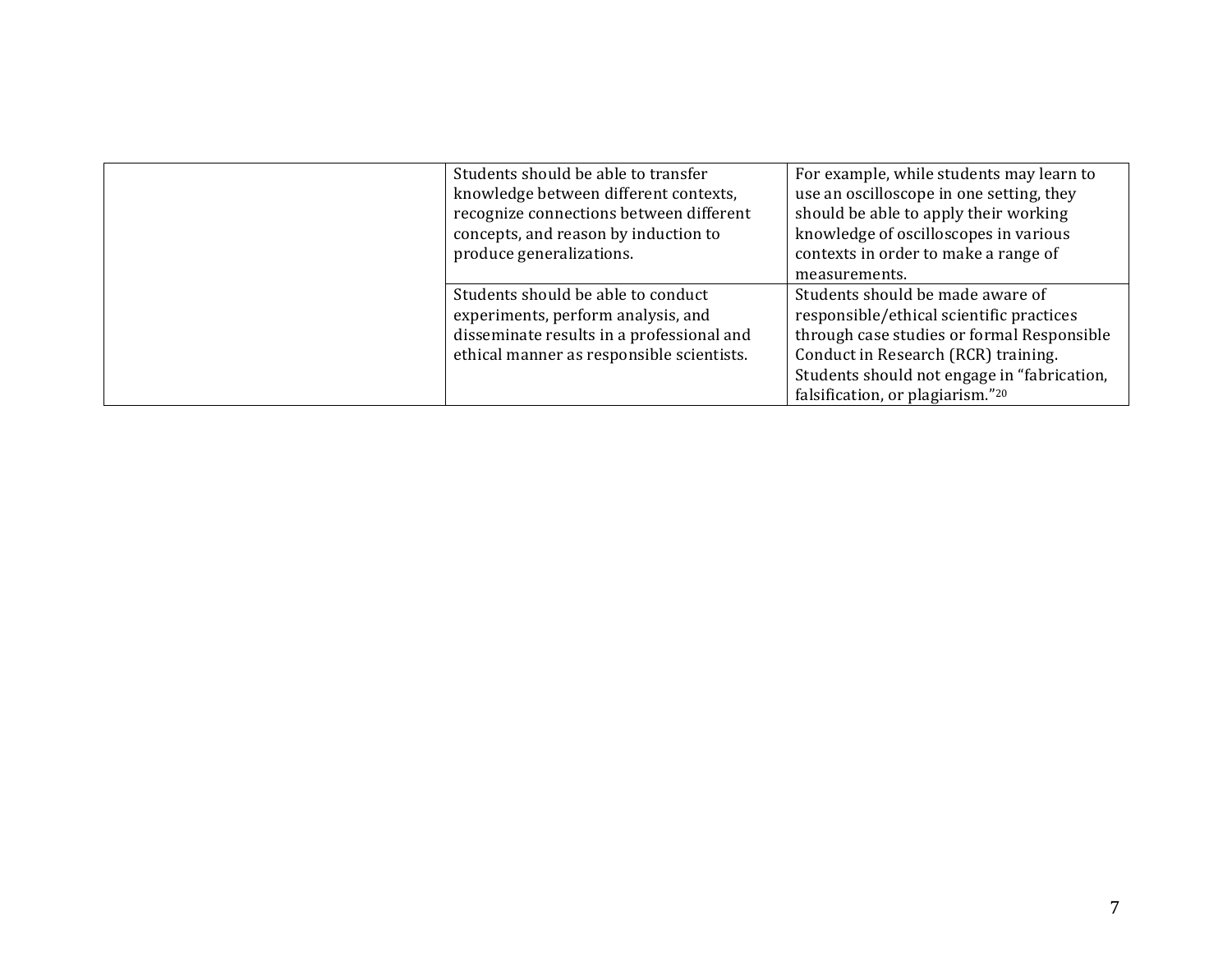| <b>Modeling</b>               |                    |                        | <b>Introductory Level</b> | <b>Advanced Level</b>  |                          |
|-------------------------------|--------------------|------------------------|---------------------------|------------------------|--------------------------|
| Modeling entails developing   |                    | <b>Recommendations</b> | <b>Examples</b>           | <b>Recommendations</b> | <b>Examples</b>          |
| an abstract representation of | Conceptual         | Students should be     | Students can use          | Students should be     | A particular             |
| a real system being studied   | Framework          | able to choose the     | energy conservation or    | able to choose the     | interpretation of        |
| in the laboratory. A model    |                    | appropriate            | Newton's Laws as a        | appropriate            | quantum mechanics        |
| provides a link between       |                    | conceptual framework   | conceptual framework      | conceptual framework   | might motivate a single  |
| theory and experiment and     |                    | for the physical       | to describe the motion    | for the physical       | photon experiment or     |
| between a qualitative and     |                    | situation being        | of an object sliding      | situation being        | the interpretation of    |
| quantitative understanding    |                    | modeled.               | down an incline.          | modeled.               | the results.             |
| of a system. Models in        |                    |                        |                           |                        |                          |
| physics tend to be            |                    | Students should be     | Such representations      | Students should be     | In a non-linear          |
| mathematical and/or           |                    | able to switch         | include verbal and        | able to switch         | dynamics experiment,     |
| computational in nature.      |                    | between model          | written descriptions,     | between model          | students should be able  |
| Students should be able       |                    | representations.       | analytical                | representations and    | to develop a theoretical |
| develop models to represent   |                    | Students should begin  | (mathematical)            | apply multiple model   | model and construct a    |
| physical systems, including   |                    | to apply multiple      | models, computational     | representations to the | computer model of the    |
| their measurement devices:    |                    | model representations  | models, physical          | complete analysis of a | system being             |
| implement models using        |                    | to a given             | constructions, and        | given investigation.   | investigated             |
| computers as appropriate;     |                    | investigation.         | graphical /               |                        | experimentally.          |
| use models to predict the     |                    |                        | diagrammatic models.      |                        |                          |
| outcomes of experiments;      |                    |                        |                           |                        |                          |
| and interpret their           | <b>Assumptions</b> | Students should        | A student modeling an     | Students should        | The interpretation of    |
| laboratory results in the     | and                | understand the         | object's motion           | understand the         | measured changes in      |
| context of models they have   | Simplification     | assumptions,           | without friction should   | assumptions,           | polarization of light    |
| developed. Students should    |                    | limitations, and       | be able to identify that  | limitations, and       | reflected from surfaces  |
| also be able to recognize a   |                    | simplifications        | friction has been         | simplifications        | (including thin films)   |
| model's limitations,          |                    | inherent in their      | neglected and what the    | inherent in their      | depends on the           |
| including considerations of   |                    | model and the          | consequences of           | model and the          | underlying models of     |
| uncertainties in              |                    | uncertainties that     | making this               | uncertainties that     | the materials used.      |
| measurements and the          |                    | might be introduced    | simplification are.       | might be introduced    |                          |
| limitations of measurement    |                    | by these.              |                           | by these.              |                          |
| devices.                      |                    |                        |                           |                        |                          |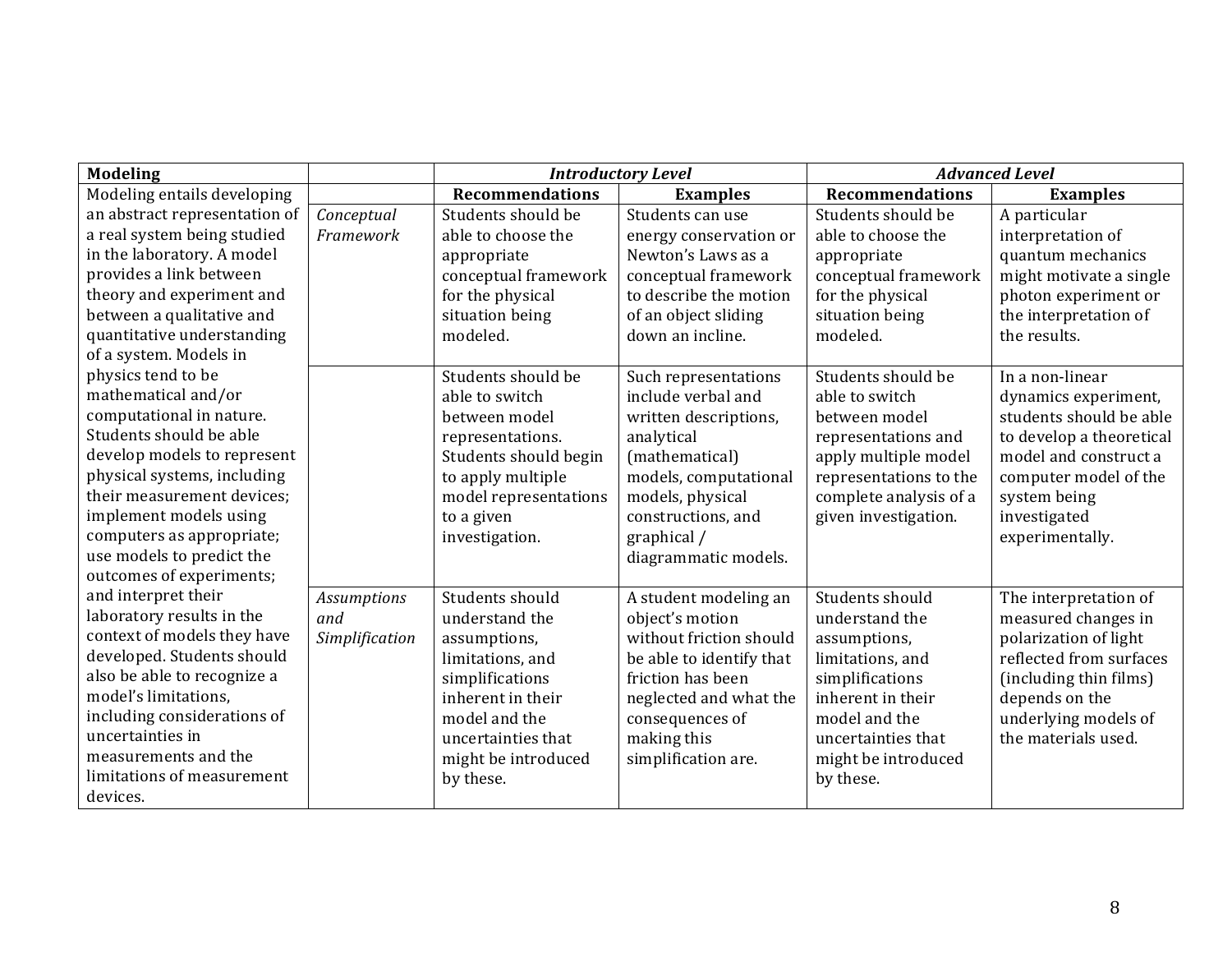| Students should be<br>aware that<br>instruments need to<br>be calibrated for<br>proper use. | Scaling a video is a<br>calibration (scaling in<br>this case) of pixels to a<br>unit of length. In this<br>case, students should<br>be aware that<br>additional scaling is<br>needed if the reference<br>object used for scaling<br>is behind or in front of<br>the plane containing<br>the action. | Students should<br>calibrate their<br>apparatus or ensure<br>that their apparatus/<br>instrumentation is<br>calibrated.                                                                    | Students might use<br>calibration standards to<br>ensure an instrument is<br>working as expected.                                                                                                                                                                                                                                      |
|---------------------------------------------------------------------------------------------|-----------------------------------------------------------------------------------------------------------------------------------------------------------------------------------------------------------------------------------------------------------------------------------------------------|--------------------------------------------------------------------------------------------------------------------------------------------------------------------------------------------|----------------------------------------------------------------------------------------------------------------------------------------------------------------------------------------------------------------------------------------------------------------------------------------------------------------------------------------|
|                                                                                             |                                                                                                                                                                                                                                                                                                     | Students should<br>understand the<br>instrumentation used<br>in an experimental<br>investigation,<br>including any<br>systematic errors or<br>biases that might be<br>introduced by these. | Students can model<br>their measurement<br>devices to better<br>understand them,<br>thereby demystifying<br>so-called "black boxes."<br>For example, they could<br>determine if AC voltage<br>measurements are<br>"true RMS" and what<br>the frequency limits are<br>to a particular<br>instrument's ability to<br>measure AC signals. |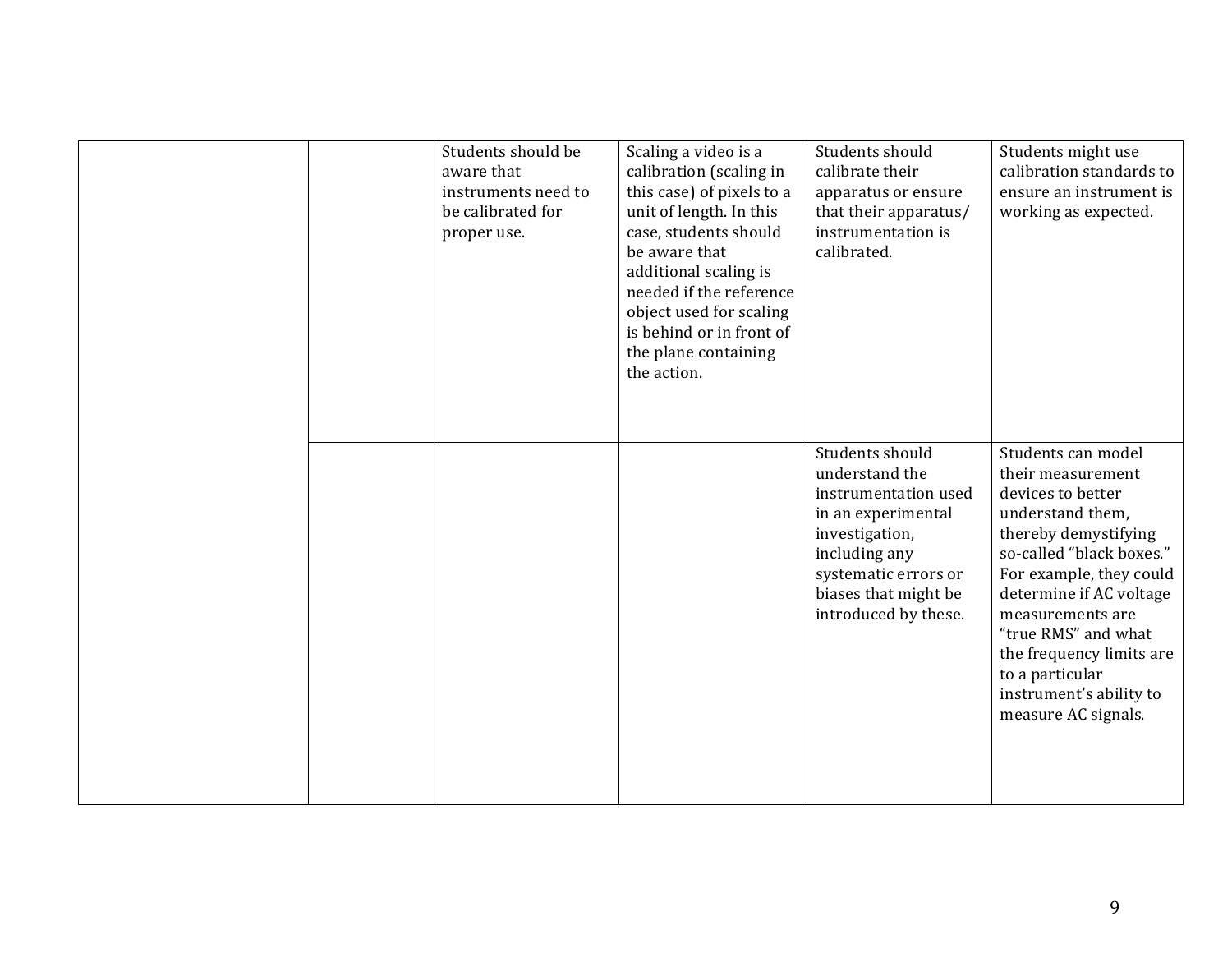| Units and  | Students should be      | Students should have                                    | Students should be      | Students might provide     |
|------------|-------------------------|---------------------------------------------------------|-------------------------|----------------------------|
| Estimation | able to estimate, using | some understanding of                                   | able to estimate, using | a back-of-the-envelope     |
|            | appropriate units,      | what a quantity means                                   | appropriate units,      | or order of magnitude      |
|            | both input parameters   | physically (e.g. what it                                | both input parameters   | estimate of the            |
|            | to and output values    | means for a length to                                   | to and output values    | expected results of an     |
|            | from a model of a       | be $1 \text{ cm}$ , $1 \text{ m}$ , or $1 \text{ km}$ ) | from a model of a       | experiment and do a        |
|            | system.                 | and a sense of scale in                                 | system.                 | preliminary analysis of    |
|            |                         | order to determine if a                                 |                         | the data to see if results |
|            |                         | physical quantity is                                    |                         | seem reasonable before     |
|            |                         | reasonable given the                                    |                         | making fine-grained        |
|            |                         | system being modeled.                                   |                         | measurements. For          |
|            |                         |                                                         |                         | example, students can      |
|            |                         |                                                         |                         | estimate the current       |
|            |                         |                                                         |                         | that would be produced     |
|            |                         |                                                         |                         | by a silicon photodiode    |
|            |                         |                                                         |                         | detector used to           |
|            |                         |                                                         |                         | monitor changes in         |
|            |                         |                                                         |                         | intensity of a small       |
|            |                         |                                                         |                         | laser.                     |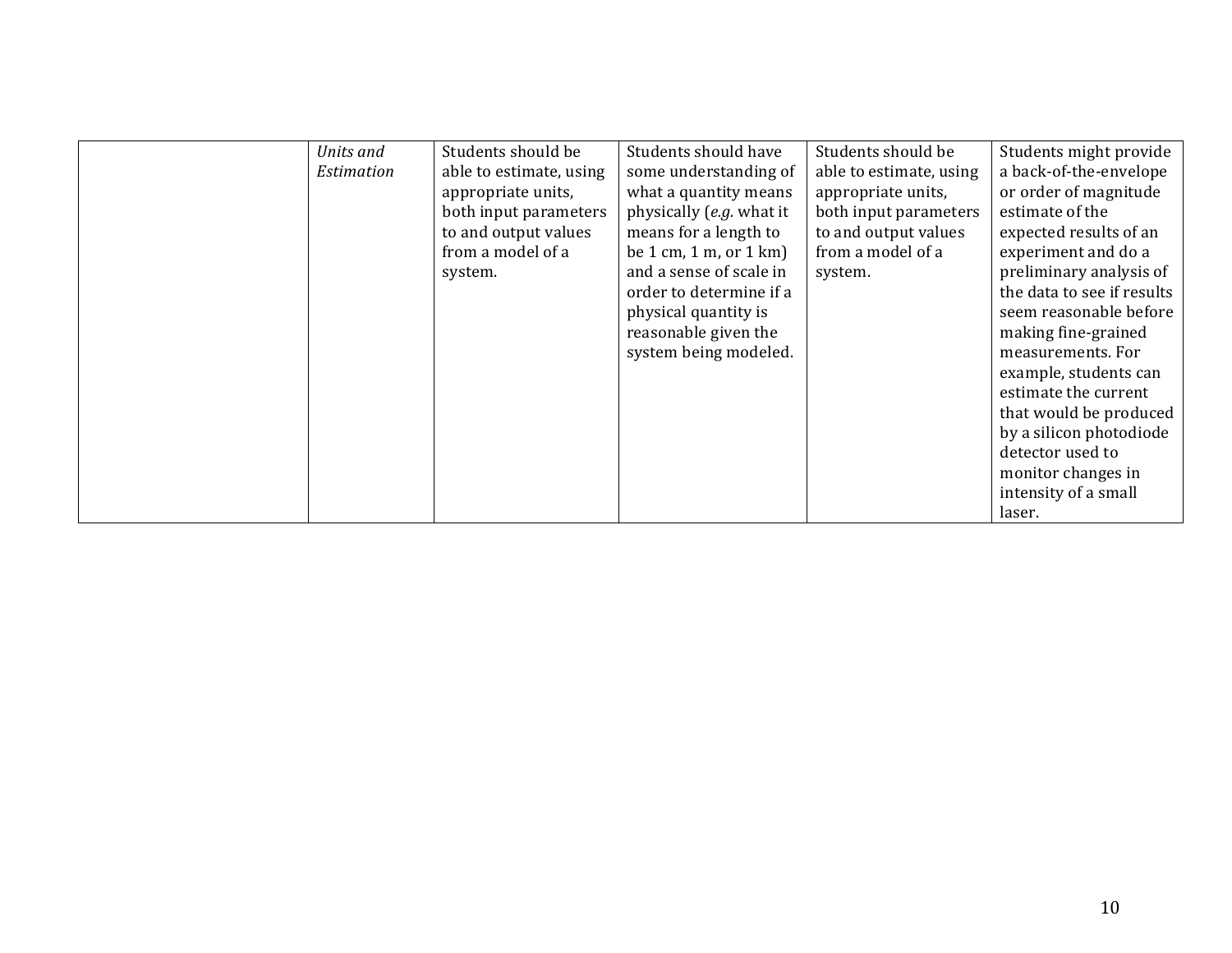| <b>Designing Experiments</b>                          |              |                        | <b>Introductory Level</b> | <b>Advanced Level</b>                      |                                                 |
|-------------------------------------------------------|--------------|------------------------|---------------------------|--------------------------------------------|-------------------------------------------------|
| Students should be able to                            |              | <b>Recommendations</b> | <b>Examples</b>           | <b>Recommendations</b>                     | <b>Examples</b>                                 |
| pose scientific questions,                            | Experimental | Students should        | Students may be given     | Students should                            | Students running a                              |
| develop and engineer                                  | design       | design a procedure to  | an open-ended             | plan/design an                             | counting experiment                             |
| experiments to answer                                 |              | test a model or        | question like: "Here is a | experimental                               | might consider the                              |
| questions they pose, and test                         |              | hypothesis or make a   | bottle of mineral oil.    | investigation, taking                      | source activity and                             |
| models and hypotheses,                                |              | measurement of         | What is the most          | into account the types,                    | the $\sqrt{N}$ statistical                      |
| considering certain                                   |              | something unknown,     | precise value of density  | amount, and accuracy                       | error associated with                           |
| constraints such as quality of                        |              | accounting for the     | for the oil that you can  | of data needed to give                     | a counting                                      |
| data desired, cost, time,                             |              | types, amount, range,  | experimentally obtain?"   | reproducible and                           | experiment to                                   |
| available equipment, and                              |              | and accuracy of data   | or "What can make         | accurate results.                          | determine how long                              |
| safety concerns. Also,                                |              | needed to give         | waves travel faster       |                                            | to collect data.                                |
| students should be able to                            |              | reproducible and       | (slower) on a string,     |                                            |                                                 |
| troubleshoot systems using a                          |              | accurate results.      | considering source        |                                            |                                                 |
| logical, problem-solving                              |              |                        | and/or string             |                                            |                                                 |
| approach. The hands-on                                |              |                        | properties?"              |                                            |                                                 |
| experience of constructing an                         |              |                        |                           | Students should be                         | Students could be                               |
| experimental set-up or                                |              |                        |                           | able to read the                           | asked to write a short                          |
| apparatus and of                                      |              |                        |                           | literature to refine a                     | design proposal with                            |
| troubleshooting it is a very                          |              |                        |                           | question or improve                        | a literature review                             |
| important part of a                                   |              |                        |                           | an experimental                            | before proceeding                               |
| laboratory experience.<br>Students should emerge with |              |                        |                           | design.                                    | with the construction                           |
| demonstrable skills in                                |              |                        |                           |                                            | of their experiment.                            |
| executing technical projects                          |              |                        |                           | Students should define                     | Students may                                    |
| from conception to                                    |              |                        |                           | the scope of a project                     | propose expanding                               |
| completion.                                           |              |                        |                           | or refine a question                       | on an experimental                              |
|                                                       |              |                        |                           | such that it can be                        | result presented in an                          |
|                                                       |              |                        |                           | answered feasibly                          | American Journal of                             |
|                                                       |              |                        |                           | given the available<br>resources or define | Physics article using<br>resources available at |
|                                                       |              |                        |                           |                                            |                                                 |
|                                                       |              |                        |                           | the scope of a problem                     | her/his institution.                            |
|                                                       |              |                        |                           | to be investigated.                        |                                                 |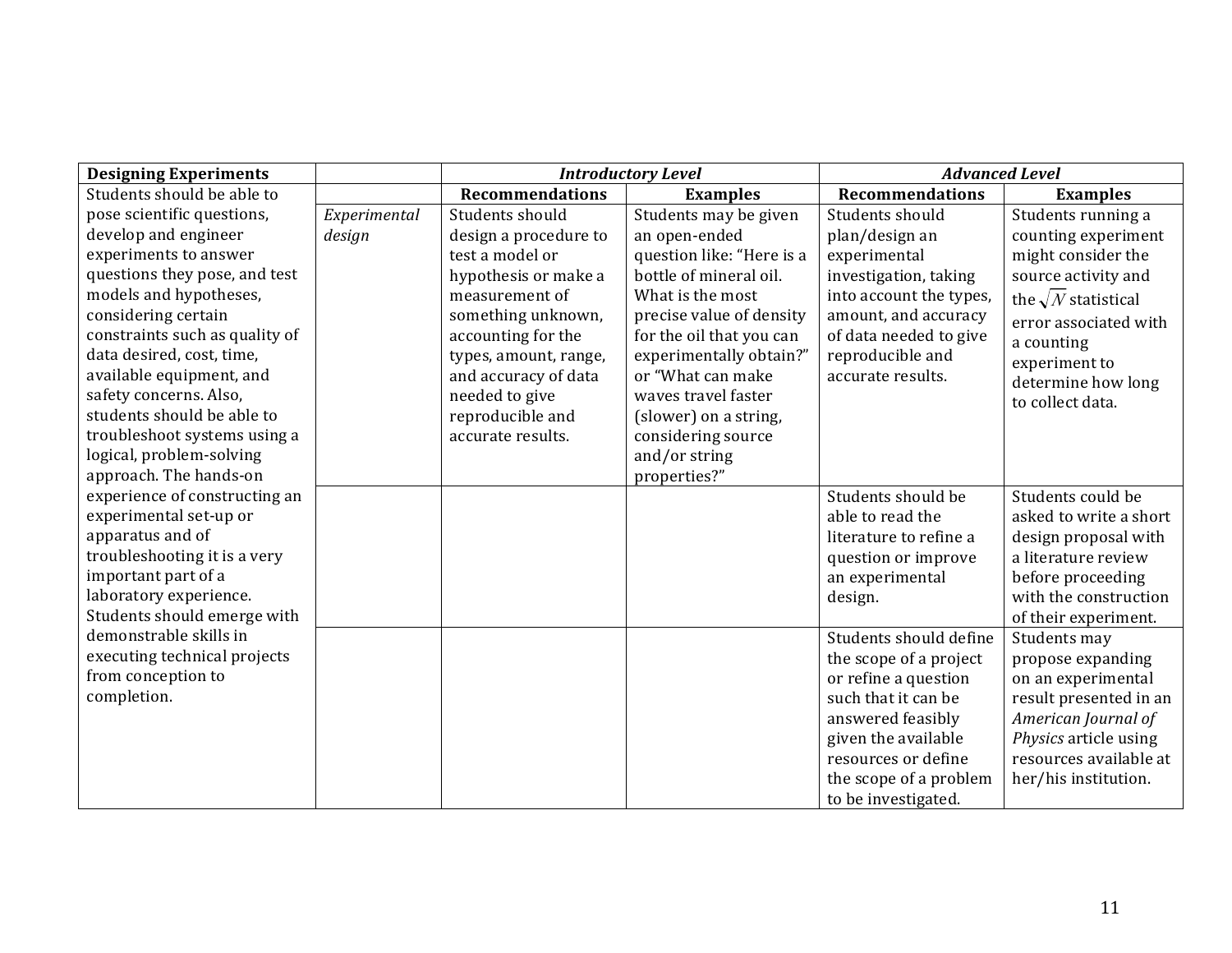| Apparatus<br>construction<br>and testing   | Students should have<br>a hands-on<br>opportunity to<br>construct and/or set<br>up an apparatus, and<br>then make<br>measurements and<br>collect data using that<br>apparatus to test a<br>model or hypothesis. | Students can set up air<br>tracks and force tables<br>or align the lasers,<br>optical elements, and<br>protractors in a<br>refraction experiment.                                                                                                          | Students should<br>design and construct<br>an apparatus to carry<br>out an experimental<br>investigation given<br>various constraints<br>(time, cost, available<br>materials, etc.). | Students could design<br>and build a simple<br>circuit to determine<br>Planck's constant<br>using different<br>colored LEDs in an<br>intermediate lab or<br>could construct<br>optical tweezers to<br>measure the trapping<br>force in a more<br>advanced lab setting. |
|--------------------------------------------|-----------------------------------------------------------------------------------------------------------------------------------------------------------------------------------------------------------------|------------------------------------------------------------------------------------------------------------------------------------------------------------------------------------------------------------------------------------------------------------|--------------------------------------------------------------------------------------------------------------------------------------------------------------------------------------|------------------------------------------------------------------------------------------------------------------------------------------------------------------------------------------------------------------------------------------------------------------------|
| Design<br>assessment<br>and<br>improvement | Students should do<br>basic troubleshooting.                                                                                                                                                                    | Students could ensure<br>that air tracks are<br>properly leveled or that<br>balances / sensors are<br>zeroed                                                                                                                                               | Students should take<br>an iterative, logical<br>approach to<br>troubleshooting their<br>apparatus and refining<br>their measurements<br>and apparatus design.                       | Students could<br>troubleshoot<br>electronics, ensure<br>proper alignment of<br>optics, or detect and<br>correct vacuum leaks.                                                                                                                                         |
|                                            | Students should<br>understand the<br>limitations of their<br>experimental design,<br>including potential<br>sources of error.                                                                                   | When doing a projectile<br>motion experiment,<br>students should realize<br>that air resistance is a<br>source of error, or that<br>a spring launcher does<br>not have the same<br>muzzle velocity when<br>fired vertically as when<br>fired horizontally. | Students should<br>understand the<br>limitations of their<br>experimental design,<br>including potential<br>sources of systematic<br>error.                                          | If a particular light<br>detector has a<br>wavelength<br>dependent efficiency,<br>students should<br>understand and<br>account for this when<br>measuring a<br>spectrum.                                                                                               |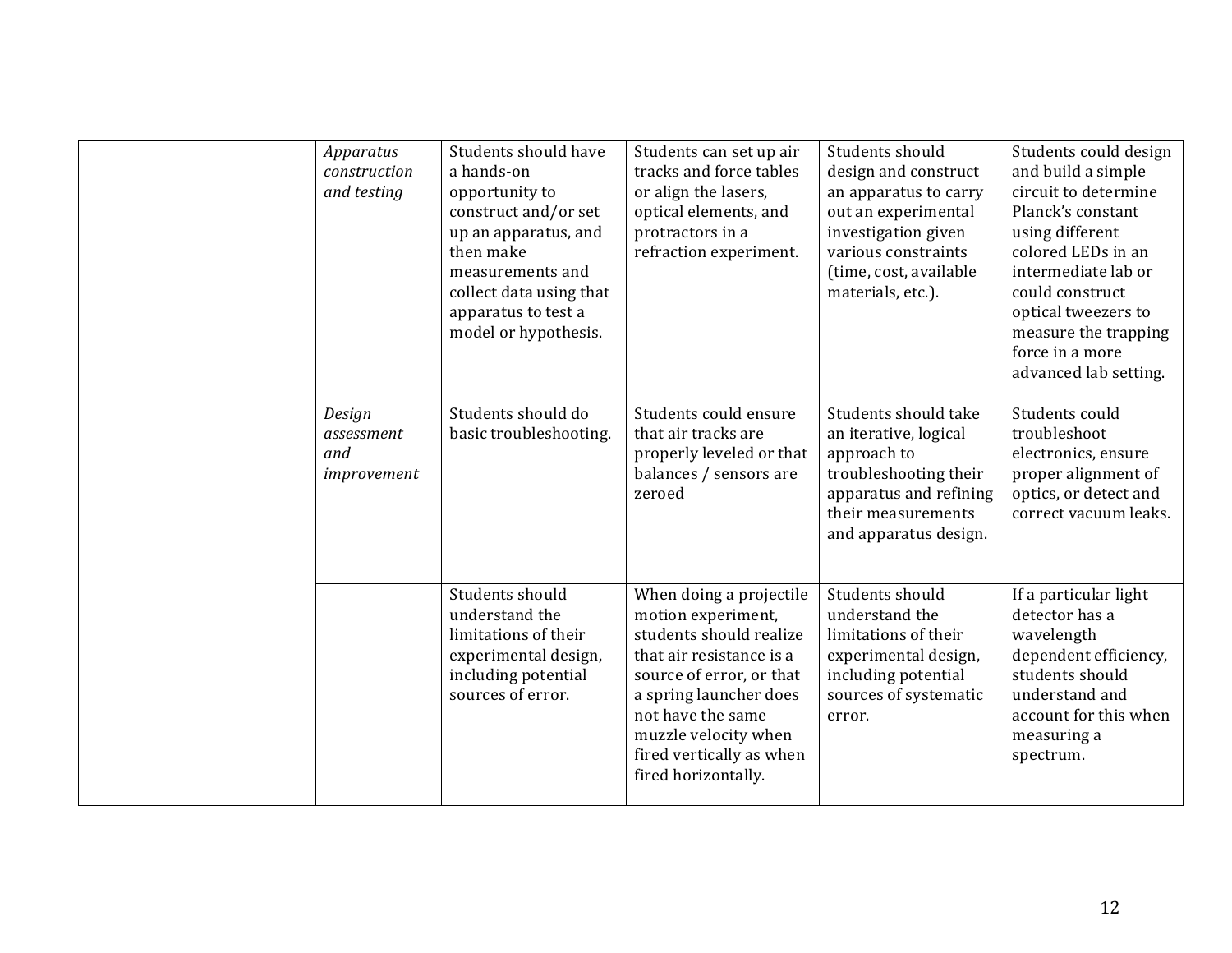|               |                                                                                                                                                                                                                                   |                                                                                                                                                                                                                           | Students should be<br>able to think<br>synthetically and<br>apply physics<br>principles in designing<br>experiments and/or<br>developing practical<br>applications of<br>physics. | An application<br>example is Chester<br>Carlson's invention of<br>electrostatic printing<br>based on his<br>undergraduate<br>physics education and<br>a good reading of the<br>literature on<br>photoconductive<br>materials. |
|---------------|-----------------------------------------------------------------------------------------------------------------------------------------------------------------------------------------------------------------------------------|---------------------------------------------------------------------------------------------------------------------------------------------------------------------------------------------------------------------------|-----------------------------------------------------------------------------------------------------------------------------------------------------------------------------------|-------------------------------------------------------------------------------------------------------------------------------------------------------------------------------------------------------------------------------|
|               | Students should<br>reflect on their results,<br>consider how their<br>experimental design<br>(apparatus, data<br>collection methods.<br>etc.) might have<br>impacted the results,<br>and suggest ways to<br>improve their design. | At the introductory<br>level, students might<br>not have the time in lab<br>to re-design and re-run<br>an experiment, but it is<br>worthwhile for them to<br>think about and write<br>up/present possible<br>refinements. | Students should<br>reflect on their results<br>and have an<br>opportunity to<br>improve their design.                                                                             | In a capstone project,<br>when a group<br>encounters<br>unexpectedly poor<br>performance, the<br>students have to<br>determine what went<br>wrong and modify<br>their design<br>accordingly.                                  |
| Collaboration | Students should work<br>together in small<br>groups to design and<br>construct an<br>experiment.                                                                                                                                  | Students should begin<br>to collaborate in small<br>groups to effectively<br>design and construct an<br>experiment.                                                                                                       | Students should work<br>together in small<br>groups to design and<br>construct an<br>experiment.                                                                                  | Students can divide<br>pieces of a project<br>among themselves,<br>but students should<br>see and understand<br>every part of the<br>design and<br>experimentation<br>process.                                                |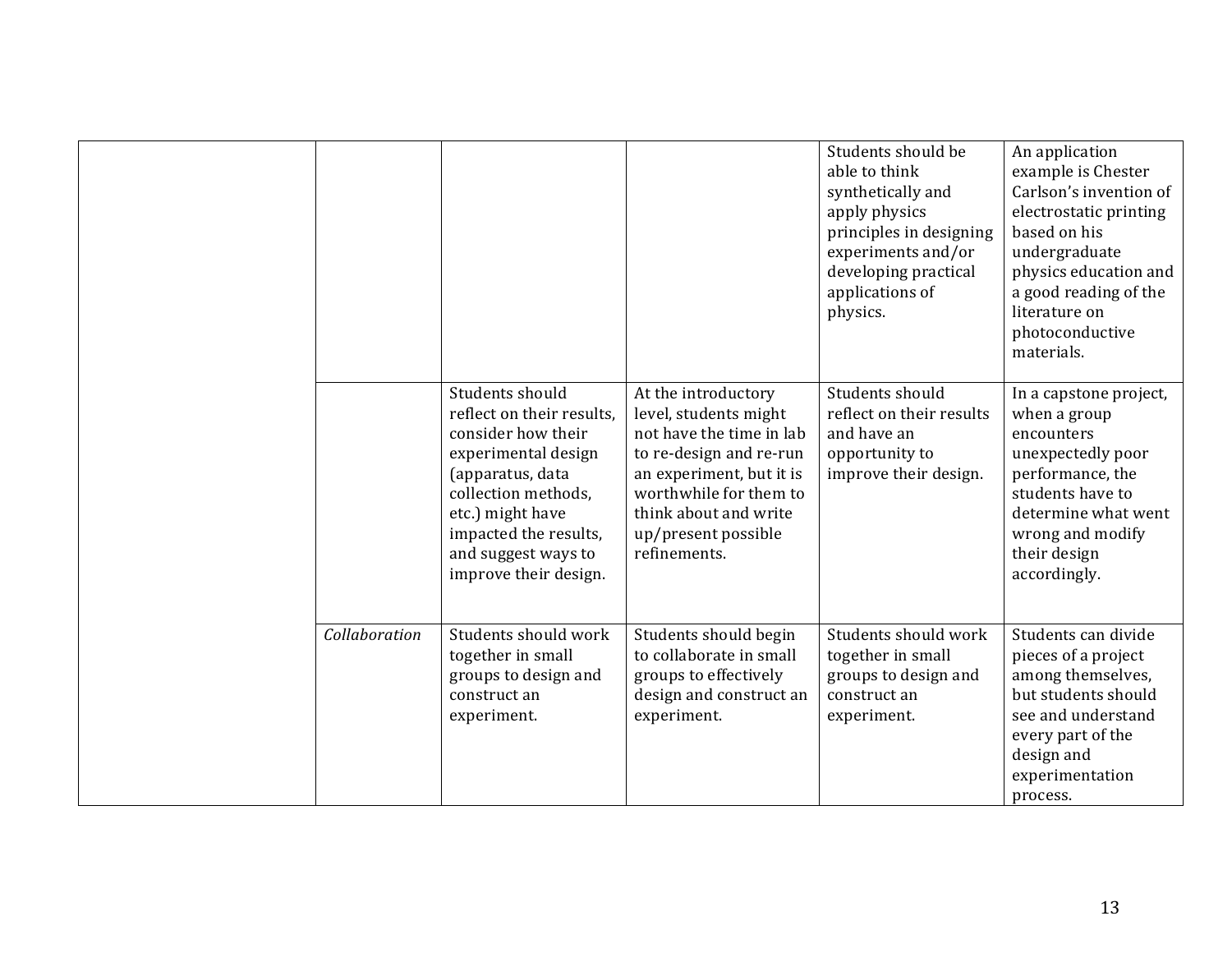| Project    |  | Students should be     | A team working on a    |
|------------|--|------------------------|------------------------|
| management |  | able to plan and guide | senior lab project to  |
|            |  | complex technical      | measure Cerenkov       |
|            |  | projects from initial  | radiation can set      |
|            |  | formulation through    | various technical      |
|            |  | construction and       | milestones, identify   |
|            |  | testing to completion  | resource needs,        |
|            |  | and reporting.         | estimate a timeline,   |
|            |  |                        | allocate a division of |
|            |  |                        | effort, and document   |
|            |  |                        | their progress and     |
|            |  |                        | can adapt and refine   |
|            |  |                        | their process as the   |
|            |  |                        | project encounters     |
|            |  |                        | new challenges.        |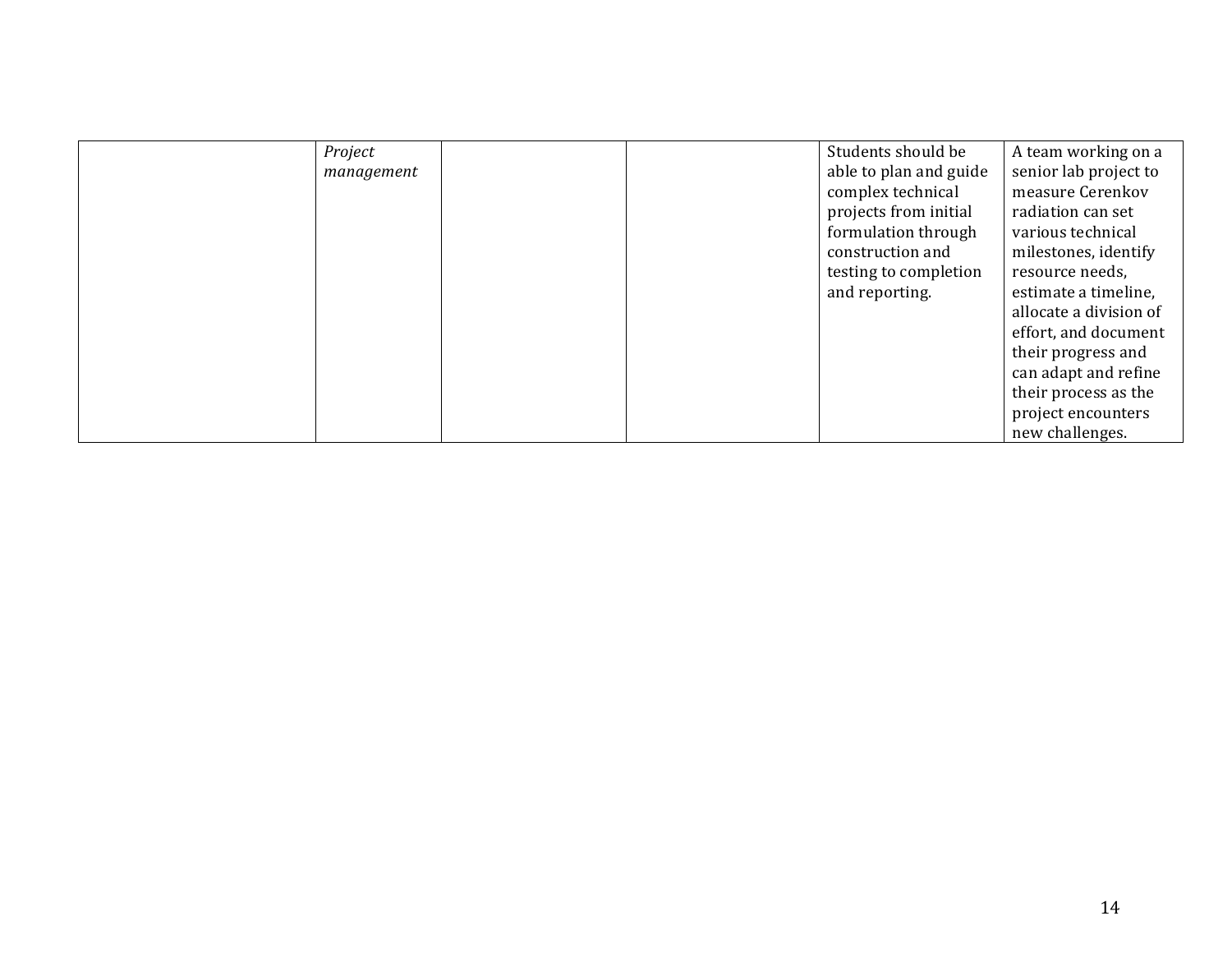| <b>Developing Technical and</b><br><b>Practical Laboratory Skills</b> |             | <b>Introductory Level</b> |                          | <b>Advanced Level</b>   |                          |
|-----------------------------------------------------------------------|-------------|---------------------------|--------------------------|-------------------------|--------------------------|
| Students should be exposed to                                         |             | <b>Recommendations</b>    | <b>Examples</b>          | <b>Recommendations</b>  | <b>Examples</b>          |
| a range of standard laboratory                                        | Measuring   | Students should be        | During the course of     | Students should be      | In Optics Lab, students  |
| measurements. They should                                             | devices and | able to use measuring     | an introductory lab,     | able to understand the  | should make relevant     |
| learn to make measurements                                            | apparatus   | devices and apparatus     | students should,         | measuring devices and   | optics measurements      |
| using standard equipment and                                          |             | to make measurements      | minimally, be able to    | apparatus and make      | (e.g. beam quality and   |
| accurately record their                                               |             | consistent with the       | measure time,            | measurements            | characterization) and    |
| measurements and                                                      |             | content covered in        | distance, mass,          | appropriate to the      | construct optical        |
| observations. Students should                                         |             | class.                    | temperature,             | content of the course.  | systems (e.g.            |
| understand the limitations of                                         |             |                           | potential difference,    |                         | interferometers,         |
| their measuring devices and                                           |             |                           | and current.             |                         | quantum optics/single    |
| how to choose the appropriate                                         |             |                           |                          |                         | photon experiments)      |
| equipment to use for particular                                       |             | Students should be        | When making a            | Students should be      | Students could           |
| measurements. Students should                                         |             | able to understand the    | length measurement,      | able to use and         | determine the optimal    |
| be able to use computers to                                           |             | limitations and           | students choose an       | understand the          | device for light         |
| acquire data and should                                               |             | associated                | appropriate device       | limitations of          | collection based on      |
| develop other practical                                               |             | uncertainties of          | (e.g. ruler, caliper, or | measuring devices and   | wavelength of light:     |
| laboratory skills throughout the                                      |             | measuring devices and     | micrometer).             | sensors.                | InGaAs photodiode,       |
| undergraduate experience.                                             |             | choose an appropriate     |                          |                         | Silicon photodiode,      |
| Students should gain                                                  |             | device for making the     |                          |                         | PMT, NaI crystal, etc.   |
| experience in safely using                                            |             | measurement.              |                          |                         |                          |
| specialized tools, materials, and                                     |             | Students should make      | Students can look up     | Students should make    | These could include:     |
| devices when building and                                             |             | measurements,             | the uncertainty of a     | several different types | 1) Counting              |
| running experiments.                                                  |             | including uncertainties,  | multimeter reading       | of common laboratory    | measurement (e.g.,       |
|                                                                       |             | with various analog       | on a particular          | measurements.           | photons or particles)    |
|                                                                       |             | and digital devices.      | setting in the manual    |                         | 2) Small signal          |
|                                                                       |             |                           | or online                |                         | measurement (e.g.,       |
|                                                                       |             |                           | specifications.          |                         | using lock-in amplifiers |
|                                                                       |             |                           |                          |                         | or interferometry)       |
|                                                                       |             |                           |                          |                         | 3) Resonance             |
|                                                                       |             |                           |                          |                         | measurement (e.g.,       |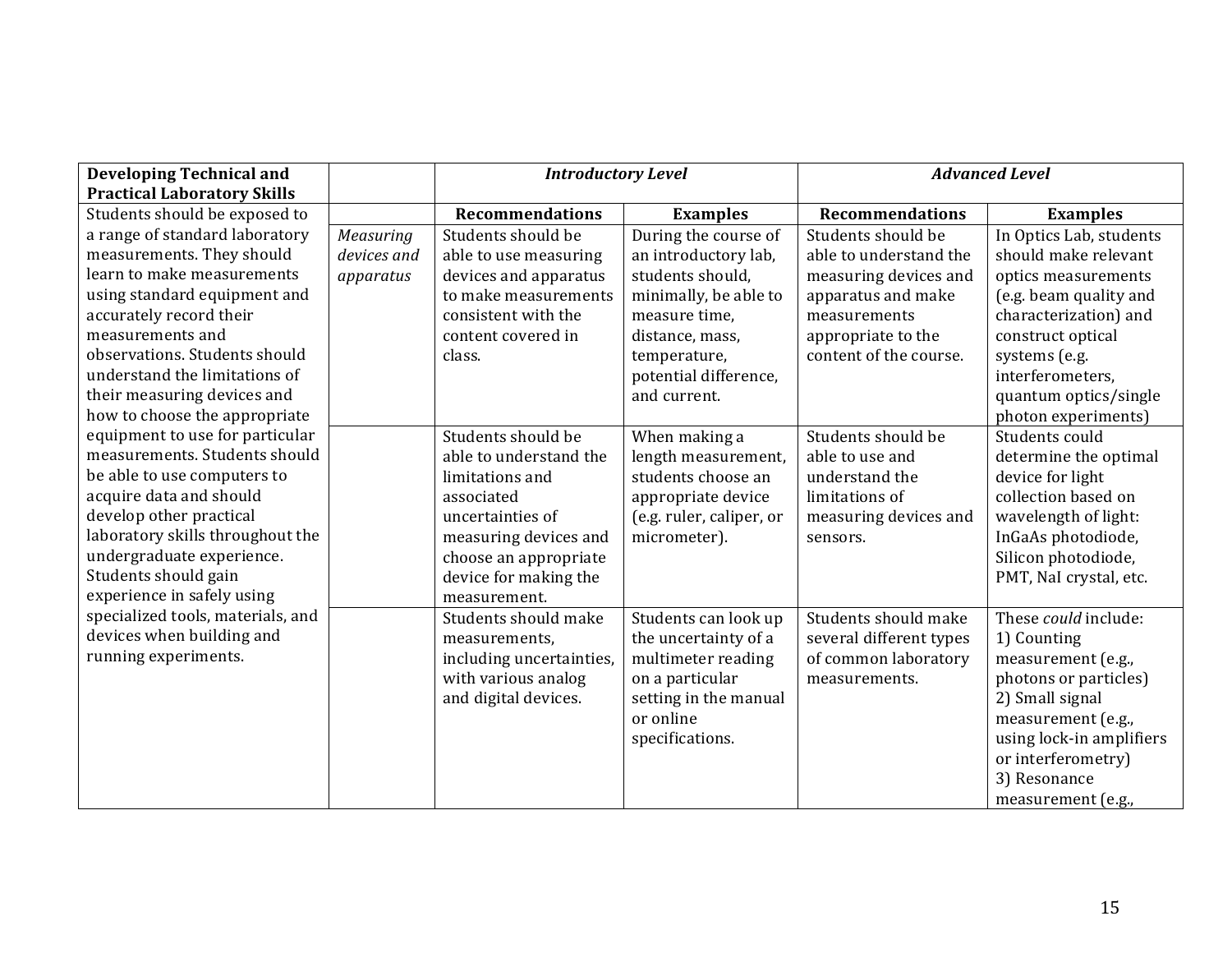| Practical<br>skills | Students should begin<br>developing some<br>practical, hands-on lab<br>skills.                                      | Students can<br>construct and<br>analyze simple<br>circuits, level or align<br>apparatus, arrange<br>clamps or supports<br>that are suitable to<br>the weights or<br>stresses involved all<br>with some thought to<br>the possible impact<br>these choices may<br>have on data<br>collection. | Students should<br>develop some practical,<br>hands-on lab skills.                                      | atomic or NMR)<br>4) Spectral<br>measurement (e.g.,<br>time-series<br>measurement)<br>5) Precision<br>measurement (e.g.,<br>precision well beyond<br>the typical laboratory<br>uncertainty of $\sim$ 1%)<br>Students could learn<br>soldering, machining,<br>building and/or<br>troubleshooting a<br>vacuum system, aligning<br>optics, or setting up a<br>motor-driven<br>mechanical drive train<br>for moving a probe. |
|---------------------|---------------------------------------------------------------------------------------------------------------------|-----------------------------------------------------------------------------------------------------------------------------------------------------------------------------------------------------------------------------------------------------------------------------------------------|---------------------------------------------------------------------------------------------------------|--------------------------------------------------------------------------------------------------------------------------------------------------------------------------------------------------------------------------------------------------------------------------------------------------------------------------------------------------------------------------------------------------------------------------|
|                     | Students should be<br>able to use now-<br>common data<br>gathering tools like<br>video to extract<br>physical data. | Students could use<br>video motion<br>tracking software to<br>evaluate a model of<br>an athlete's high<br>jump.                                                                                                                                                                               | Students should use a<br>computer to interface<br>to experimental<br>apparatus for data<br>acquisition. | Students could use<br>commercial software<br>and data collection tools<br>to interface with an<br>apparatus.                                                                                                                                                                                                                                                                                                             |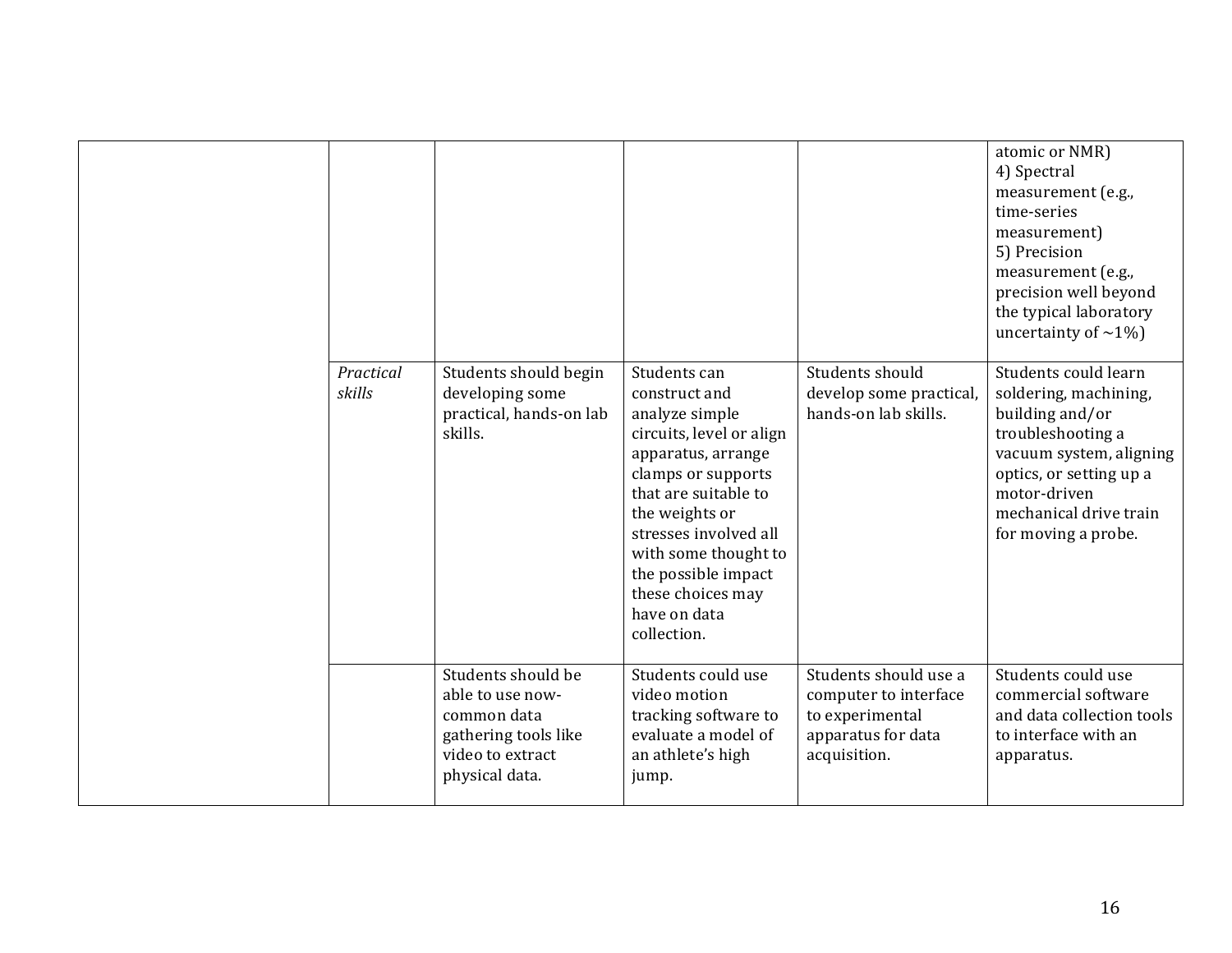| Students should be      | Introductory           | Students should         | The format of notebook   |
|-------------------------|------------------------|-------------------------|--------------------------|
| able to record and      | students could         | maintain laboratory     | entries, the handling of |
| organize their          | record a description/  | notebooks of sufficient | mistakes, and the use of |
| observations, data, and | sketch of the          | quality for beginning   | the notebook should be   |
| results in preparation  | apparatus, the         | graduate-level          | more sophisticated and   |
| for keeping a           | measurement            | research.               | authentic to the         |
| laboratory notebook.    | procedure, data, and   |                         | discipline than in       |
|                         | analysis.              |                         | introductory labs.       |
| Students should see     | Students could study   | Students should be      | Students can determine   |
| examples in the         | the physics of         | able to identify        | the expected drop        |
| laboratory that connect | familiar systems such  | fundamental physics     | charge and deflection    |
| physics to real world   | as thermal energy      | that is used in         | given the drop potential |
| applications, including | transfer in coffee     | advanced commercial     | and electric field       |
| consumer devices,       | cooling, the behavior  | instrumentation and     | specifications in a flow |
| biomedical systems,     | of light bulbs in      | quantitatively describe | cytometer.               |
| and industrial          | electrical circuits,   | system performance      |                          |
| processes.              | motion and forces      | criteria.               |                          |
|                         | involved in a human    |                         |                          |
|                         | jump, or the optics of |                         |                          |
|                         | telescopes,            |                         |                          |
|                         | microscopes, or        |                         |                          |
|                         | corrective lenses.     |                         |                          |
|                         | Students could also    |                         |                          |
|                         | be exposed to the      |                         |                          |
|                         | physics of more        |                         |                          |
|                         | complex systems like   |                         |                          |
|                         | thermal energy         |                         |                          |
|                         | transfer in a bread    |                         |                          |
|                         | maker or the use of    |                         |                          |
|                         | charges and electric   |                         |                          |
|                         | fields to analyze      |                         |                          |
|                         | biological samples in  |                         |                          |
|                         | gel electrophoresis.   |                         |                          |
|                         |                        |                         |                          |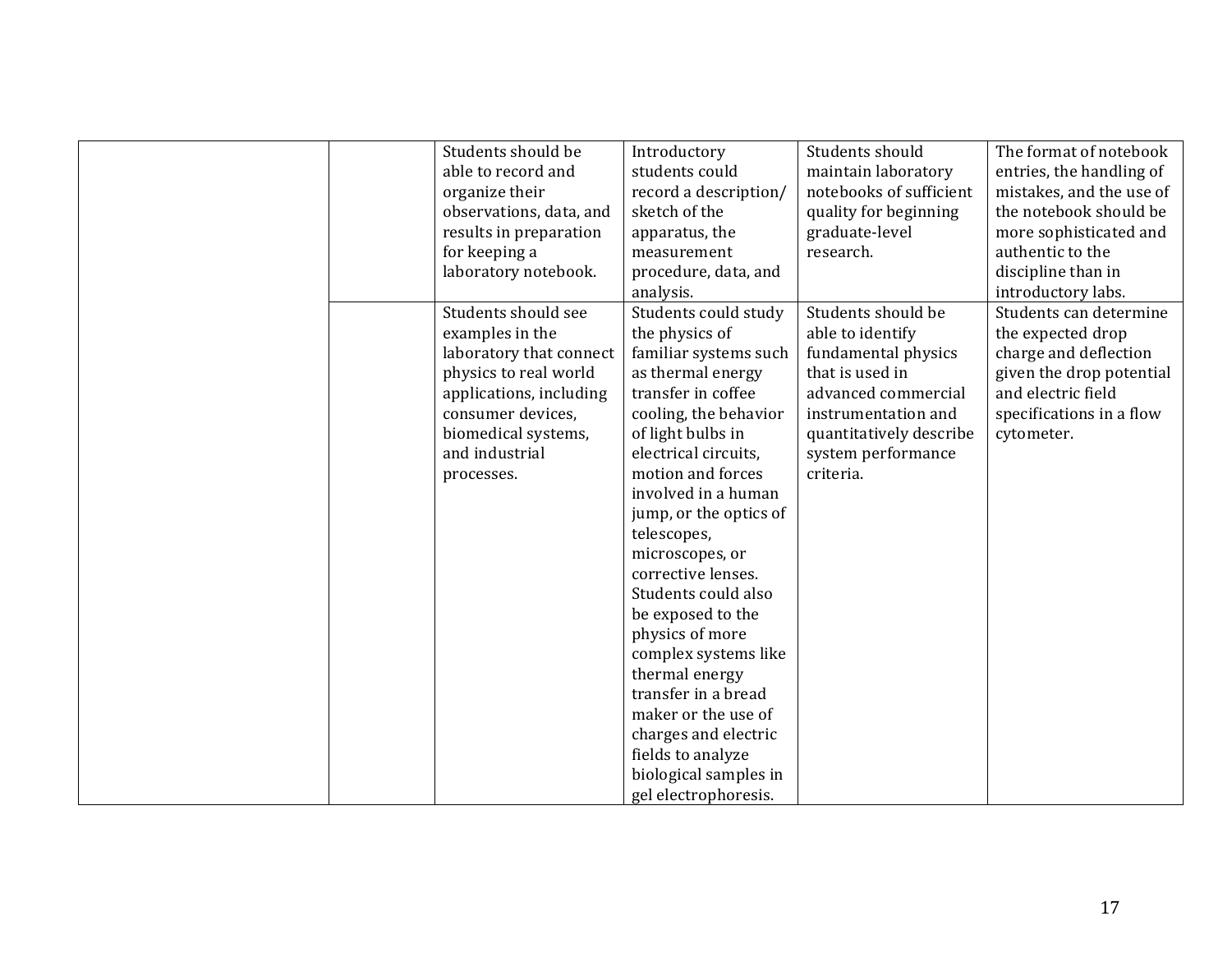| <b>Analyzing and Visualizing</b><br>Data                          |                      | <b>Introductory Level</b>                         |                                                | <b>Advanced Level</b>                         |                                                      |
|-------------------------------------------------------------------|----------------------|---------------------------------------------------|------------------------------------------------|-----------------------------------------------|------------------------------------------------------|
| Data analysis is a critical part of                               |                      | <b>Recommendations</b>                            | <b>Examples</b>                                | <b>Recommendations</b>                        | <b>Examples</b>                                      |
| the experimental process since<br>"observations are useless until | Analytical<br>skills | Students should use a<br>computer to do basic     | Students should be<br>able to do basic         | Students should use a<br>computer to do       | Students should be able<br>to make plots and tables, |
| they have been interpreted."26<br>Students should be able to use  |                      | data analysis.                                    | statistical analysis;<br>e.g., mean and        | sophisticated data<br>analysis.               | do curve-fitting, do basic<br>statistical analysis   |
| statistical methods to analyze                                    |                      |                                                   | standard deviation).                           |                                               | proficiently, and do some                            |
| data and should be able to<br>critically interpret the validity   |                      |                                                   |                                                |                                               | higher-level statistical<br>analyses (e.g. Poisson   |
| and limitations of the data                                       |                      |                                                   |                                                |                                               | statistics, correlations,                            |
| displayed. Students should be                                     |                      |                                                   |                                                |                                               | Bayesian analysis,                                   |
| able to choose appropriate<br>plotting methods to represent       |                      |                                                   |                                                |                                               | confidence intervals).                               |
| their data and should be able to                                  |                      | Students should be                                | Students should                                | Students should be                            | Students may use a                                   |
| fit their data and extract<br>physical quantities from fit        |                      | able to plot their data<br>appropriately and      | perform basic curve<br>fitting and relate the  | able to represent their<br>data using methods | variety of plot formats<br>(log-log, log-lin, polar, |
| parameters. Students should                                       |                      | extract information                               | fit parameters to                              | relevant to their                             | Bode, contour, etc.) and                             |
| also be able to quantify<br>uncertainties in the data and         |                      | from their plots.                                 | physical quantities.                           | experiment and<br>extract information         | linearizing their data.<br>Students should be able   |
| propagate these uncertainties                                     |                      |                                                   |                                                | from their plots.                             | do curve fitting and                                 |
| through calculations. Students                                    |                      |                                                   |                                                |                                               | relate the fit parameters                            |
| should be able to compare their<br>experimental results to        |                      |                                                   |                                                |                                               | to physical quantities.                              |
| mathematical models,                                              |                      | Students should                                   | Students might use                             | Students should be                            | Students should use                                  |
| computational models, or                                          |                      | quantify the                                      | the weakest link                               | able to perform                               | GUM <sup>24</sup> or NIST <sup>25</sup>              |
| simulations. Students should<br>encounter an expanding range of   |                      | uncertainties of their<br>results in a reasonable | rule, <sup>6</sup> GUM-<br>compliant methods,7 | uncertainty analysis<br>using professional    | standards or other<br>approved uncertainty           |
| data analysis and evaluation                                      |                      | way.                                              | or other methods                               | standards.                                    | analysis standards.                                  |
| tools appropriate to their                                        |                      |                                                   | deemed                                         |                                               |                                                      |
| program of study.                                                 |                      |                                                   | appropriate.                                   |                                               |                                                      |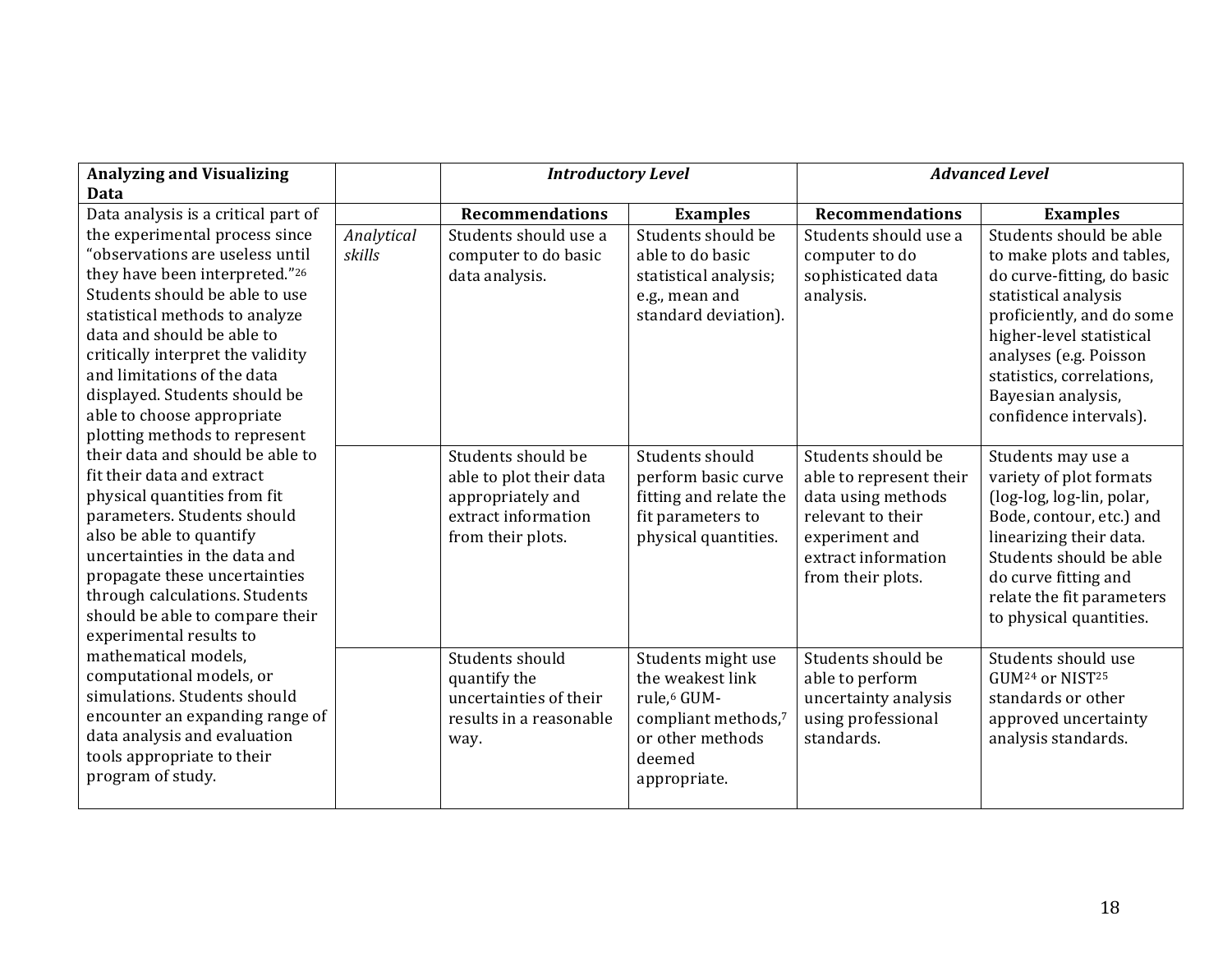| Students should know  | Students could      | Students should be      | Students could locally      |
|-----------------------|---------------------|-------------------------|-----------------------------|
| how to use and        | relate false-color  | exposed to methods      | filter digital image data   |
| interpret methods for | representations of  | and algorithms for      | to provide smoothing or     |
| data visualization in | temperature sensed  | processing spatial data | edge enhancement.           |
| some well-known       | by infrared cameras | sets and should extend  | Students could use          |
| situations.           | to numerical data   | the interpretation of   | contour plotting            |
|                       | without being       | data sets by using      | software to relate field    |
|                       | confused by actual  | advanced analysis       | data to underlying          |
|                       | visual appearance.  | tools.                  | models or to make           |
|                       |                     |                         | predictions, e.g. of likely |
|                       |                     |                         | locations of discharge      |
|                       |                     |                         | breakdown around a          |
|                       |                     |                         | sharp electrode.            |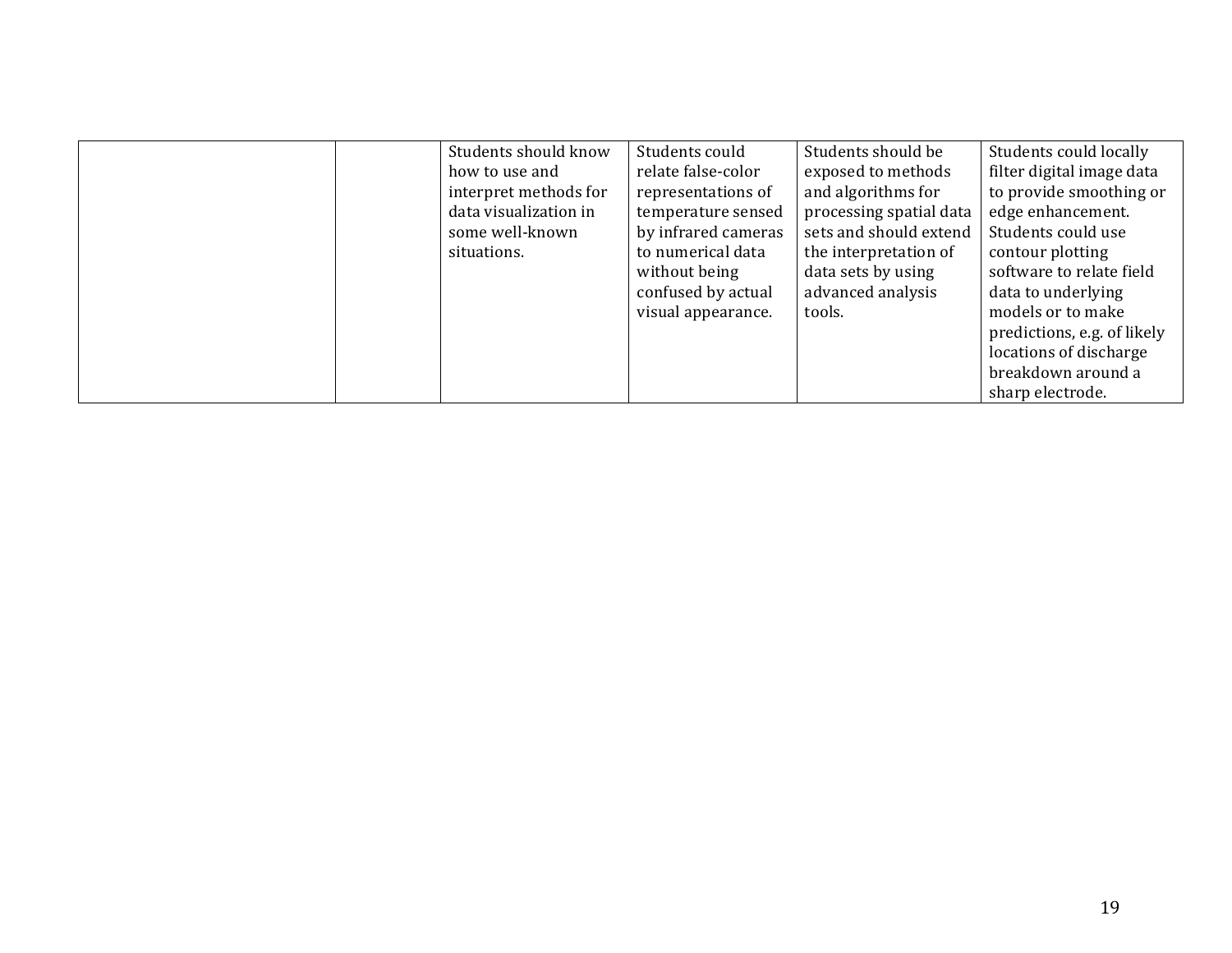| Communicating<br><b>Physics</b> |              | <b>Introductory Level</b> |                          | <b>Advanced Level</b>   |                             |
|---------------------------------|--------------|---------------------------|--------------------------|-------------------------|-----------------------------|
| Communication is a              |              | <b>Recommendations</b>    | <b>Examples</b>          | <b>Recommendations</b>  | <b>Examples</b>             |
| process that involves           | Creation/    | Students should           |                          | Students should         |                             |
| creating and presenting         | Presentation | develop clearly stated    |                          | develop clearly stated  |                             |
| results and ideas to            |              | scientific arguments      |                          | scientific arguments    |                             |
| others who are listening        |              | that proceed from a       |                          | that proceed from a     |                             |
| or reading, interpreting,       |              | clearly stated question   |                          | clearly stated question |                             |
| and evaluating.                 |              | to the presentation of    |                          | to the presentation of  |                             |
| Laboratory courses are          |              | evidence, the             |                          | evidence, the           |                             |
| excellent places to             |              | evaluation of that        |                          | evaluation of that      |                             |
| develop scientific              |              | evidence, and the data-   |                          | evidence, and the data- |                             |
| communication skills,           |              | driven / evidence-        |                          | driven/evidence-        |                             |
| though ethical scientific       |              | based conclusions.        |                          | based conclusions.      |                             |
| communication should            |              | Students should make      | Students should:         | Students should make    | Students should:            |
| be fostered throughout          |              | scientific arguments      | Use technical<br>i.      | scientific arguments    | Use technical<br>i.         |
| the curriculum as well.         |              | using a number of         | vocabulary               | using a number of       | vocabulary                  |
| Students should learn to        |              | standard elements of      | appropriate for the      | standard elements of    | appropriate for the         |
| present reasoned                |              | technical                 | physics content and      | technical               | physics content and         |
| arguments supported by          |              | communication.            | apparatus used in        | communication.          | apparatus used in the       |
| experimental evidence.          |              |                           | the introductory lab.    |                         | advanced lab.               |
| Those arguments should          |              |                           | State measurement<br>ij. |                         | ii.<br>State measurement    |
| include elements such as        |              |                           | and analysis data        |                         | and analysis data with      |
| plots, tables, numerical        |              |                           | with significant         |                         | significant digits and      |
| results with                    |              |                           | digits and               |                         | uncertainty.                |
| uncertainties, and              |              |                           | uncertainty.             |                         | iii. Present data in tables |
| diagrams. Further, the          |              |                           | iii. Present data in     |                         | and plots.                  |
| overall format and style        |              |                           | tables and plots.        |                         | iv. Make scientific         |
| of presentation should          |              |                           | iv. Make basic           |                         | diagrams or                 |
| use forms authentic to          |              |                           | sketches/diagrams        |                         | schematics of the           |
| the discipline such as          |              |                           | of the                   |                         | apparatus/system.           |
| technical reports,              |              |                           | apparatus/system.        |                         |                             |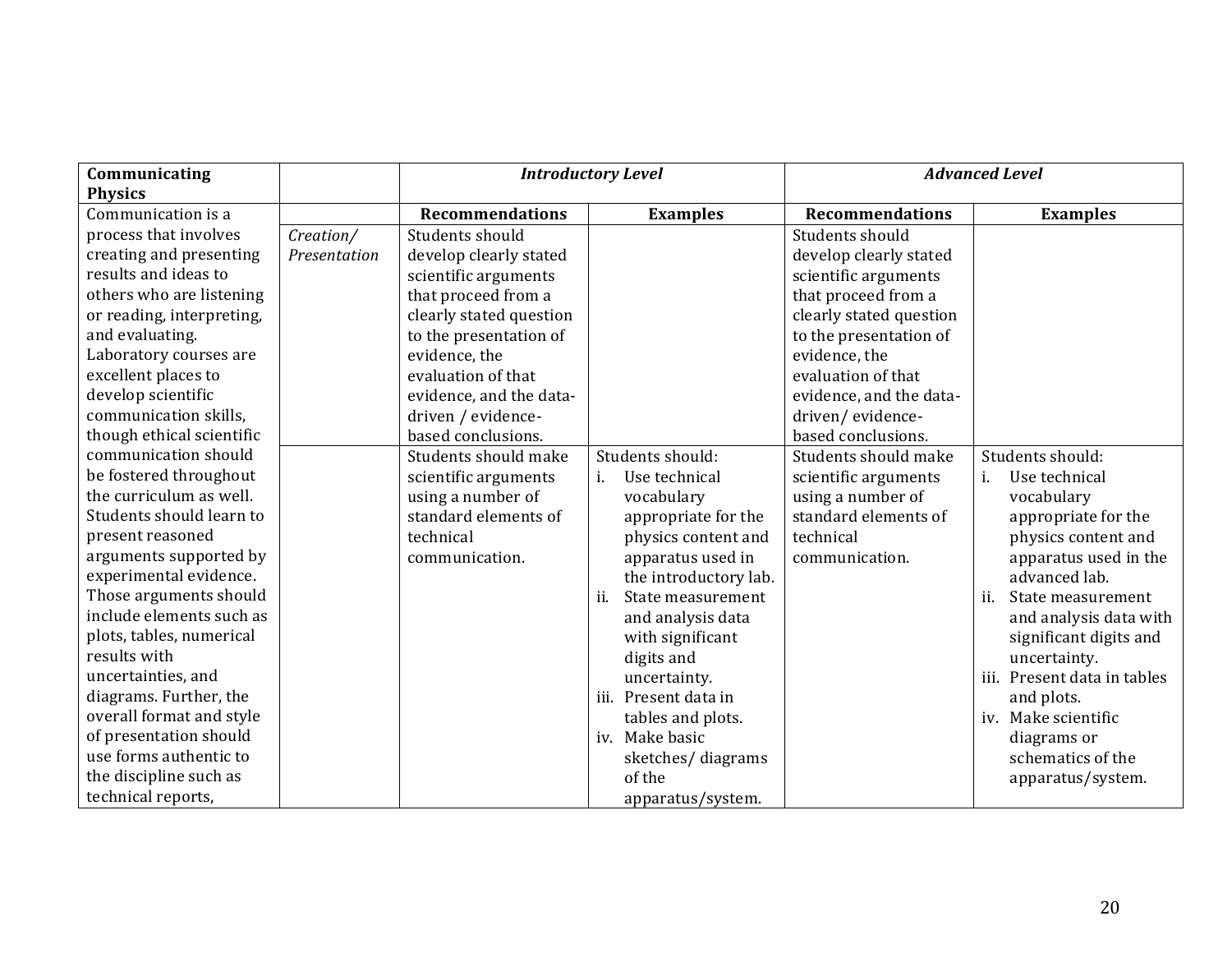| journal-style articles,<br>and conference-style<br>poster and oral<br>presentations.<br>Interpersonal<br>communication skills<br>should also be developed<br>in the lab through<br>teamwork and<br>collaboration. While not<br>the only place in the<br>curriculum, the<br>laboratory is an<br>important place to foster |                                     | Students should be<br>able to communicate<br>their results ethically<br>and effectively in oral<br>and/or written forms<br>that can smoothly<br>transition to more<br>authentic forms of<br>scientific<br>communication in<br>advanced labs.                                                                                                                                                   | Students should begin<br>using methods of<br>scientific writing and<br>presentation, but not<br>necessarily at the level<br>of journal-style articles<br>and conference<br>presentations. Students<br>should not plagiarize or<br>be intentionally<br>misleading in<br>disseminating their<br>results. | Students should be<br>able to communicate<br>their results ethically<br>and effectively in forms<br>authentic to the<br>discipline.                                                                                                                                                                                                                                                                                 | Students should be able to<br>write technical memos<br>and/or reports for a<br>research group, journal-<br>style articles, short oral<br>presentations, and poster<br>presentations. Students<br>should not plagiarize or<br>be intentionally<br>misleading in<br>disseminating their<br>results. |
|--------------------------------------------------------------------------------------------------------------------------------------------------------------------------------------------------------------------------------------------------------------------------------------------------------------------------|-------------------------------------|------------------------------------------------------------------------------------------------------------------------------------------------------------------------------------------------------------------------------------------------------------------------------------------------------------------------------------------------------------------------------------------------|--------------------------------------------------------------------------------------------------------------------------------------------------------------------------------------------------------------------------------------------------------------------------------------------------------|---------------------------------------------------------------------------------------------------------------------------------------------------------------------------------------------------------------------------------------------------------------------------------------------------------------------------------------------------------------------------------------------------------------------|---------------------------------------------------------------------------------------------------------------------------------------------------------------------------------------------------------------------------------------------------------------------------------------------------|
| or reinforce teamwork<br>and collaboration skills.                                                                                                                                                                                                                                                                       | Interpretation<br>and<br>Evaluation | Students should be<br>able to identify the<br>claims, theoretical<br>background,<br>experimental evidence,<br>and logical connections<br>that hold their own<br>argument together.<br>Students should be<br>able to interpret a<br>number of standard<br>components of<br>technical<br>communication,<br>including vocabulary,<br>numerical results with<br>uncertainty, tables, and<br>plots. |                                                                                                                                                                                                                                                                                                        | Students should be<br>able to identify the<br>claims, theoretical<br>background,<br>experimental evidence,<br>and logical connections<br>that hold their own<br>argument together.<br>Students should be<br>able to interpret a<br>number of standard<br>components of<br>technical<br>communication,<br>including advanced<br>vocabulary, numerical<br>results with<br>uncertainty, tables,<br>plots, and figures. |                                                                                                                                                                                                                                                                                                   |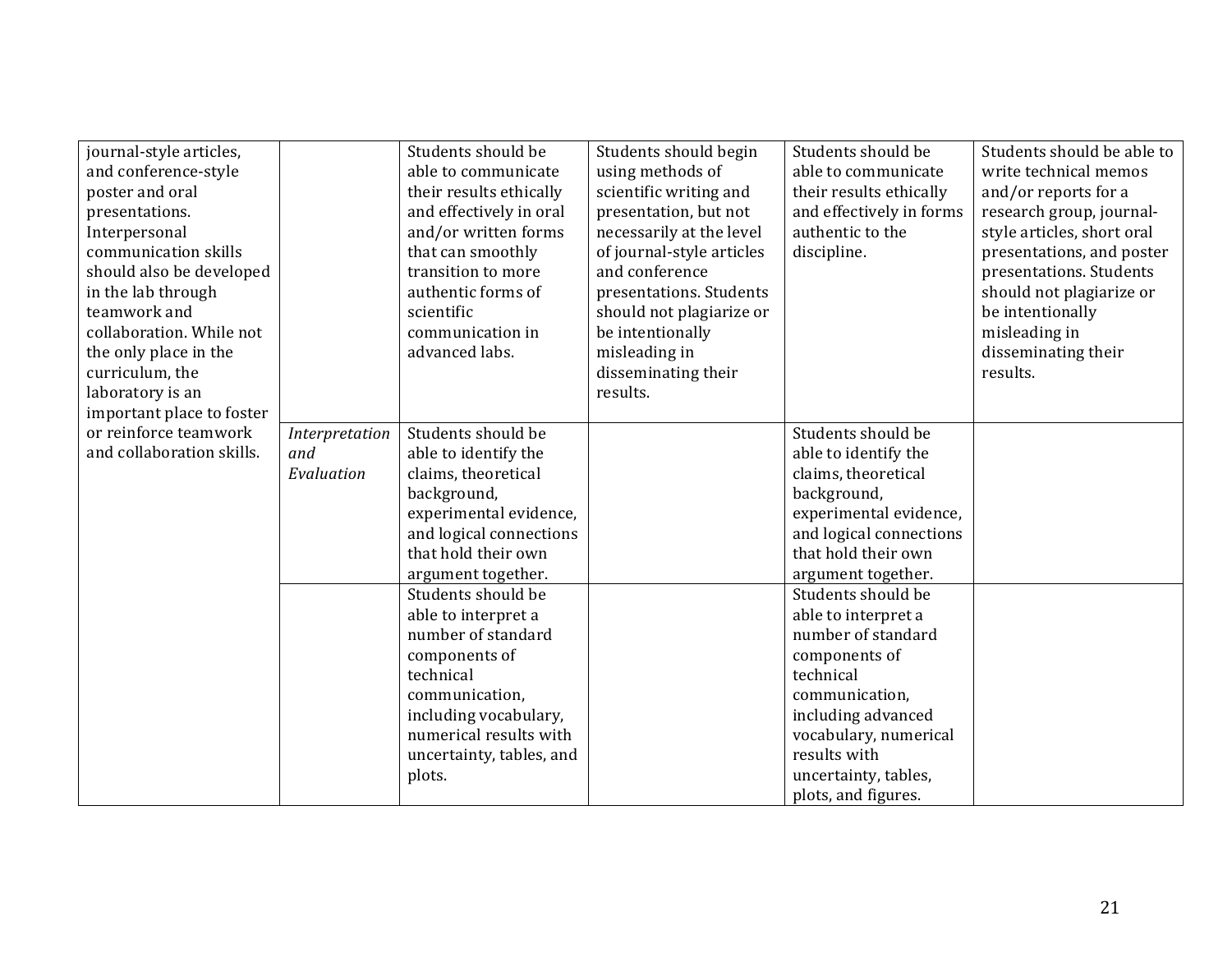|  | Students should be<br>able to critique their<br>own presentations for<br>both the quality of the<br>scientific arguments<br>and the style.      | Students should be able<br>to evaluate and edit<br>their own work based<br>on a given rubric. | Students should be<br>able to evaluate and<br>critique their own<br>work, which includes<br>evaluation of the<br>quality of the scientific<br>argument and overall<br>presentation style.                                                     | Students should be able to<br>evaluate and edit their<br>own work based on a<br>more advanced rubric or<br>on journal submission<br>guidelines. |
|--|-------------------------------------------------------------------------------------------------------------------------------------------------|-----------------------------------------------------------------------------------------------|-----------------------------------------------------------------------------------------------------------------------------------------------------------------------------------------------------------------------------------------------|-------------------------------------------------------------------------------------------------------------------------------------------------|
|  |                                                                                                                                                 |                                                                                               | Students should be<br>able to evaluate the<br>work of others and<br>provide constructive<br>feedback that could be<br>used to improve the<br>quality of their peers'<br>scientific investigations<br>and presentations.                       | Students could participate<br>in a local peer review<br>process.                                                                                |
|  | Students should be<br>able use their lab<br>notebook as a record<br>for explaining the<br>details of their work in<br>any written<br>summaries. |                                                                                               | Students should be<br>able use their lab<br>notebook as a tool for<br>organizing more<br>complex experimental<br>investigations and for<br>recording experimental<br>details that will be<br>referred to in oral or<br>written presentations. |                                                                                                                                                 |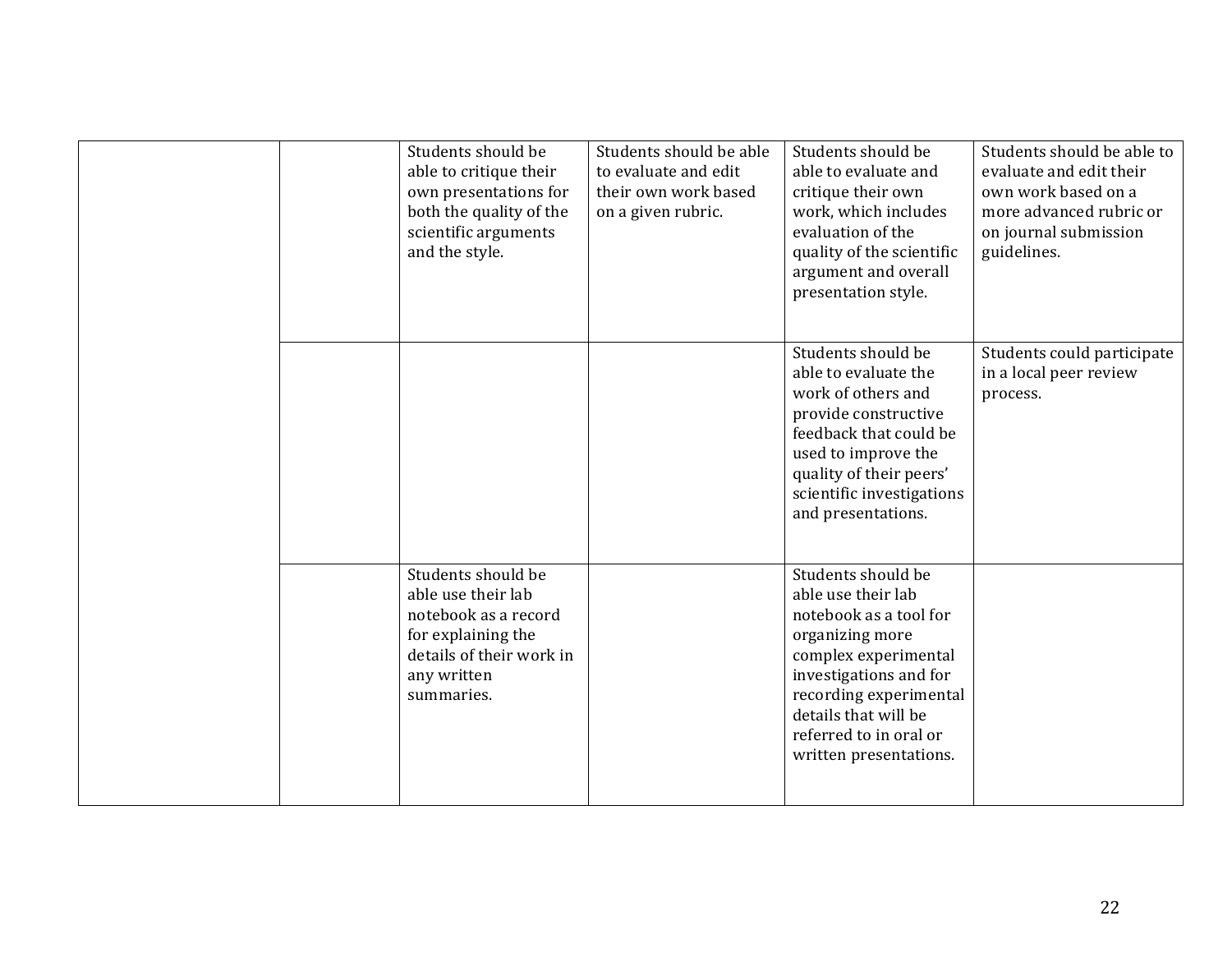| Collaboration | Students should be       | Students should be       |
|---------------|--------------------------|--------------------------|
|               | able to effectively plan | able to effectively plan |
|               | and carry out            | and carry out            |
|               | experiments and          | experiments and          |
|               | discuss ideas in small   | discuss ideas in small   |
|               | groups as part of the    | groups as part of the    |
|               | overall scientific       | overall scientific       |
|               | process.                 | process.                 |

#### **ACKNOWLEDGEMENTS**

The subcommittee would like to thank members and friends of the AAPT Committee on Laboratories and the AAPT Undergraduate Curriculum Task Force (UCTF), especially UCTF Chair Ernie Behringer, for insightful feedback during the preparation of this document.

<sup>1</sup>American Association of Physics Teachers, "Goals of the Introductory Physics Laboratory" Phys. Teach. **35**, 546-548 (1997). <sup>2</sup>E. Brewe, "Modeling theory applied: Modeling Instruction in introductory physics" Am. J. Phys **76** (12) 1155-1160 (2008). <sup>3</sup>E. Etkina, et al., "Design and Reflection Help Students Develop Scientific Abilities: Learning in Introductory Physics Laboratories" J. Learn. Sci., **19** (1) 54-98 (2010).

<sup>4</sup>E. Etkina, A. Murthy, and X. Zou, "Using introductory labs to engage students in experimental design" Am. J. Phys. **74**(11) 979-986 (2006).

5A. Hofstein and V. Lunetta, "The Laboratory in Science Education: Foundations for the Twenty-First Century" Sci. Educ. 88 (1) 28-54 (2004).

 $6A$ . Karalina and E. Etkina, "Acting like a physicist: Student approach study to experimental design" Phys. Rev. ST Phys. Educ. Res. 3, 020106-1 – 020106-12 (2007).

7S. Pillay, et al., "Effectiveness of a GUM-compliant course for teaching measurement in the introductory physics laboratory" Eur. J. Phys. 29 647-659 (2008).

<sup>8</sup>B.M. Zwickl, N. Finkelstein, H.J. Lewandowski, "Transforming the advanced lab: Part I - Learning goals" AIP Conf. Proc. 1413, 391 (2012).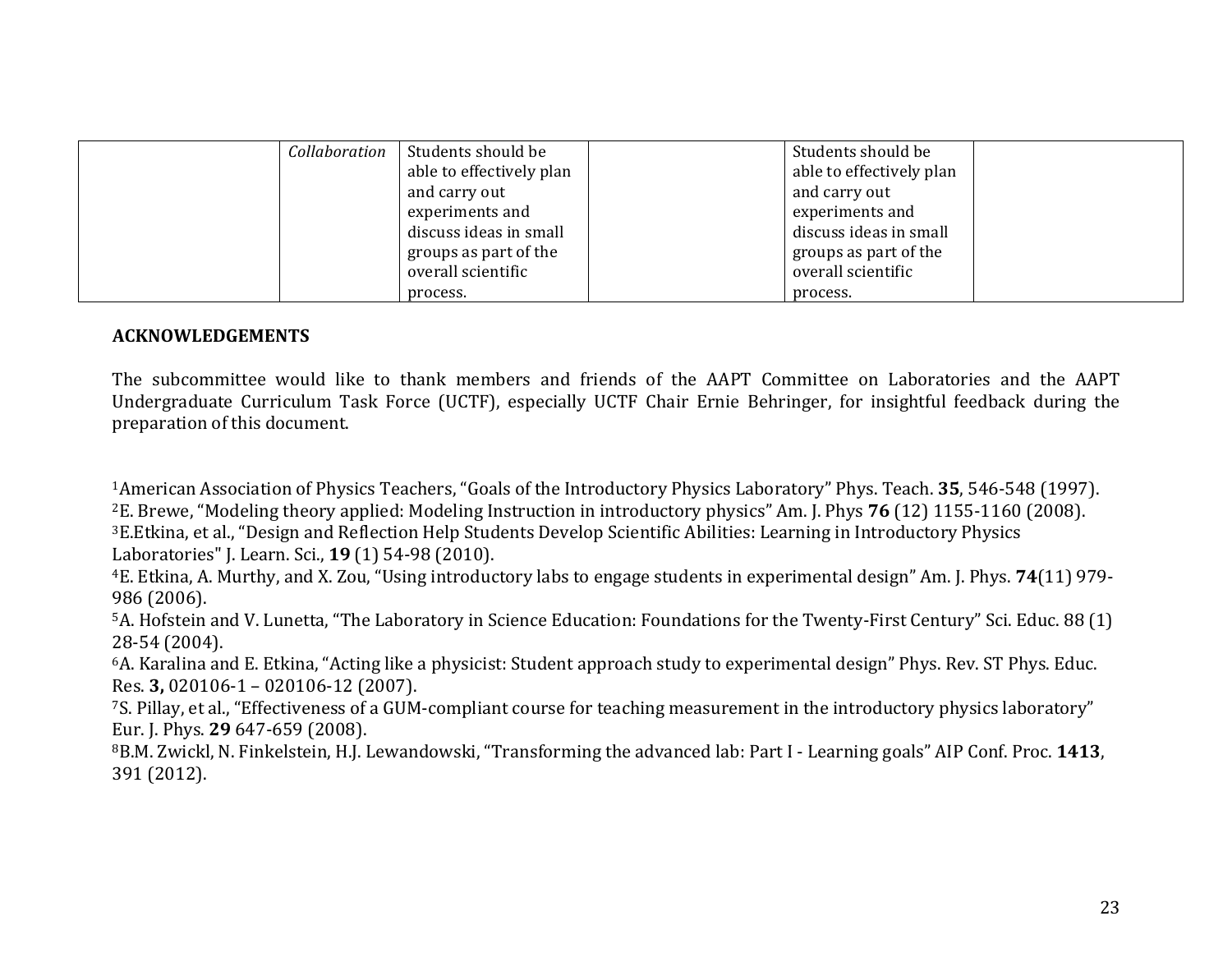- <sup>9</sup>B.M. Zwickl, N. Finkelstein, H.J. Lewandowski, "Incorporating learning goals about modeling into an upper-division physics" laboratory experiment" arXiv:1301.4414v2 (2013).
- $10$ CollegeBoard, "AP Physics 1: Algebra-based and AP Physics 2: Algebra-based Curriculum Framework 2014–2015" (2012), < http://advancesinap.collegeboard.org/math-and-science/physics>.
- 11NGSS Lead States, *Next Generation Science Standards: For States, By States,* (National Academies Press, Washington D.C., 2012).
- <sup>12</sup>Advanced Laboratory Physics Association, <http://www.advlab.org>
- <sup>13</sup>Gordon Research Conference on Physics Research & Education: Experimental Research and Labs in Physics Education, <http://www.grc.org/programs.aspx?year=2010&program=physedu>.
- <sup>14</sup> President's Council of Advisors on Science and Technology, "Engage to Excel: Producing One Million Additional College Graduates with Degrees in Science, Technology, Engineering, and Mathematics" (2012)
- < http://www.whitehouse.gov/sites/default/files/microsites/ostp/pcast-engage-to-excel-final 2-25-12.pdf>.
- $15$ American Physical Society, "J-TUPP," < http://www.aps.org/programs/education/undergrad/jtupp.cfm>.
- <sup>16</sup>J.M. Pimbley, "Physicists in Finance" Phys. Today **50** (1) 46 (1997).
- <sup>17</sup>P. Blanton, "Constructing Knowledge" Phys. Teach. 41, 125-126 (2003).
- <sup>18</sup>American Association of Physics Teachers, "Guidelines for Self-Study and External Evaluation of Undergraduate Physics Programs," (2005) <http://www.aapt.org/Resources/upload/Guide\_undergrad.pdf>.
- <sup>19</sup>Ethics and Values: APS Guidelines for Professional Conduct, <http://www.aps.org/policy/statements/02\_2.cfm>.
- <sup>20</sup>On Being A Scientist: Responsible Conduct in Research," (National Academy Press, Washington D.C., 1995), <http://www.nap.edu/openbook.php?record\_id=4917>.
- <sup>21</sup>American Association of Physics Teachers Apparatus Committee, "Safety in Physics Education" (American Association of Physics Teachers, College Park, MD, 2001).
- <sup>22</sup>Laser Institute of America, "American National Standard for Safe Use of Lasers," (Laser Institute of America, Orlando, FL, 2014).
- <sup>23</sup>Princeton University Environmental Health and Safety, "Manuals and Guides," <http://web.princeton.edu/sites/ehs/manualsandguides/mandg.htm>.
- <sup>24</sup>Bureau of International Weights and Measures, "Evaluation of measurement data Guide to the expression of uncertainty in measurement,""< http://www.bipm.org/en/publications/guides/gum.html>.
- <sup>25</sup>National Institute of Standards and Technology, "The NIST Reference on Constants, Units, and Uncertainty," < http://physics.nist.gov/cuu/Uncertainty/index.html>.